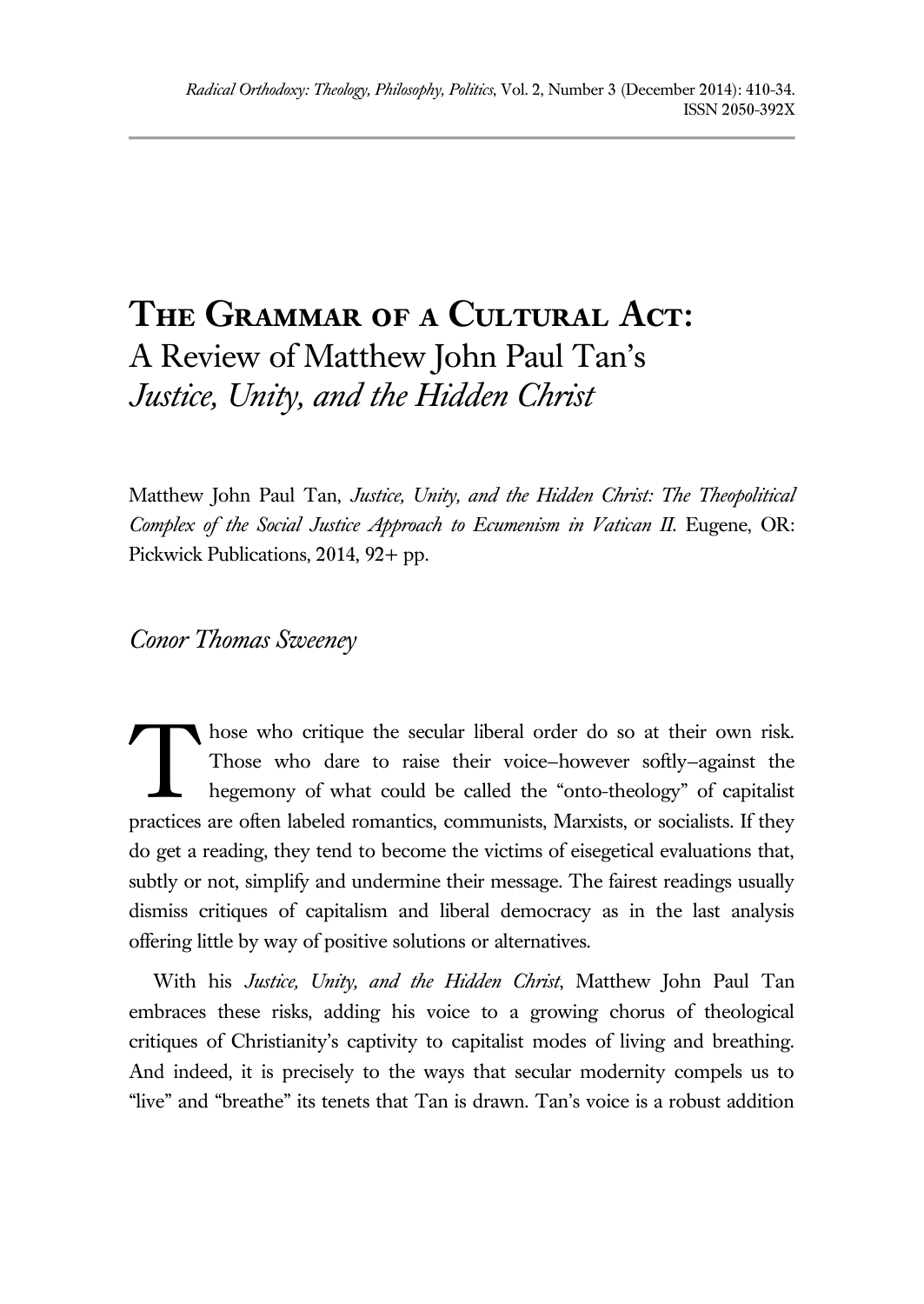to a growing number of voices that contend that the "state/society/market complex" of liberalism is not just a neutral form that can be "filled" with Christian content, like one would fill a glass with a desired beverage, but rather a form that embodies a quite antithetical ontology and anthropology. As Tan sees it, a failure on the part of Christians to adequately comprehend the way that the form and *telos* of an act is never neutral, but always carries and expresses the ethos of the lifeworld from which it issues, has led to critical failures in the engagement of Christianity with the culture of modernity—specifically, with its capitalist ethos and practices. Tan's particular aim in this book is to explore the fate of social justice and ecumenism in this social context, in the years following the promulgation of Conciliar document *Unitatis Redintegratio*.

Tan's central argument is that the Conciliar Fathers were too hasty in their baptizing of "a contemporary context where society is circumscribed by the state market" (3). He argues that the framers largely presumed the foundational Maritainean and Murrayite beliefs that i) there is a genuine autonomy of the secular vis-à-vis the sacred, in the precise sense that the latter can have no social embodiment in its own right, and can only expect to have any influence on the forms and practices of the former via indirect and generic interventions of "intentions and hearts," with a further caveat that such interventions must also "be moulded in accordance with the laws of the temporal realm" (16). The credibility of the preceding was underwritten by ii) the belief that there was a factual overlap between the goals and ideals of Christianity and the liberal espousal of rights, dignity, freedom, and the like. At the time of the Council, a new attitude toward the fruits of modernity was underway (*aggiornamento*), one that famously found its way into the first part of perhaps the most influential document of the Council, *Gaudium et Spes*. This growing belief in the positivity of certain elements of the liberal project contributed to the willingness to cede the affairs of the world to a newly conceived temporal realm. Finally, iii) the cumulative effect of this newfound collegial relationship with liberalism was the belief that the Church could therefore quite comfortably co-exist within the parameters of this new temporal sphere, could be guaranteed freedom within a "neutral civil space" (38) that could be counted on to provide the necessary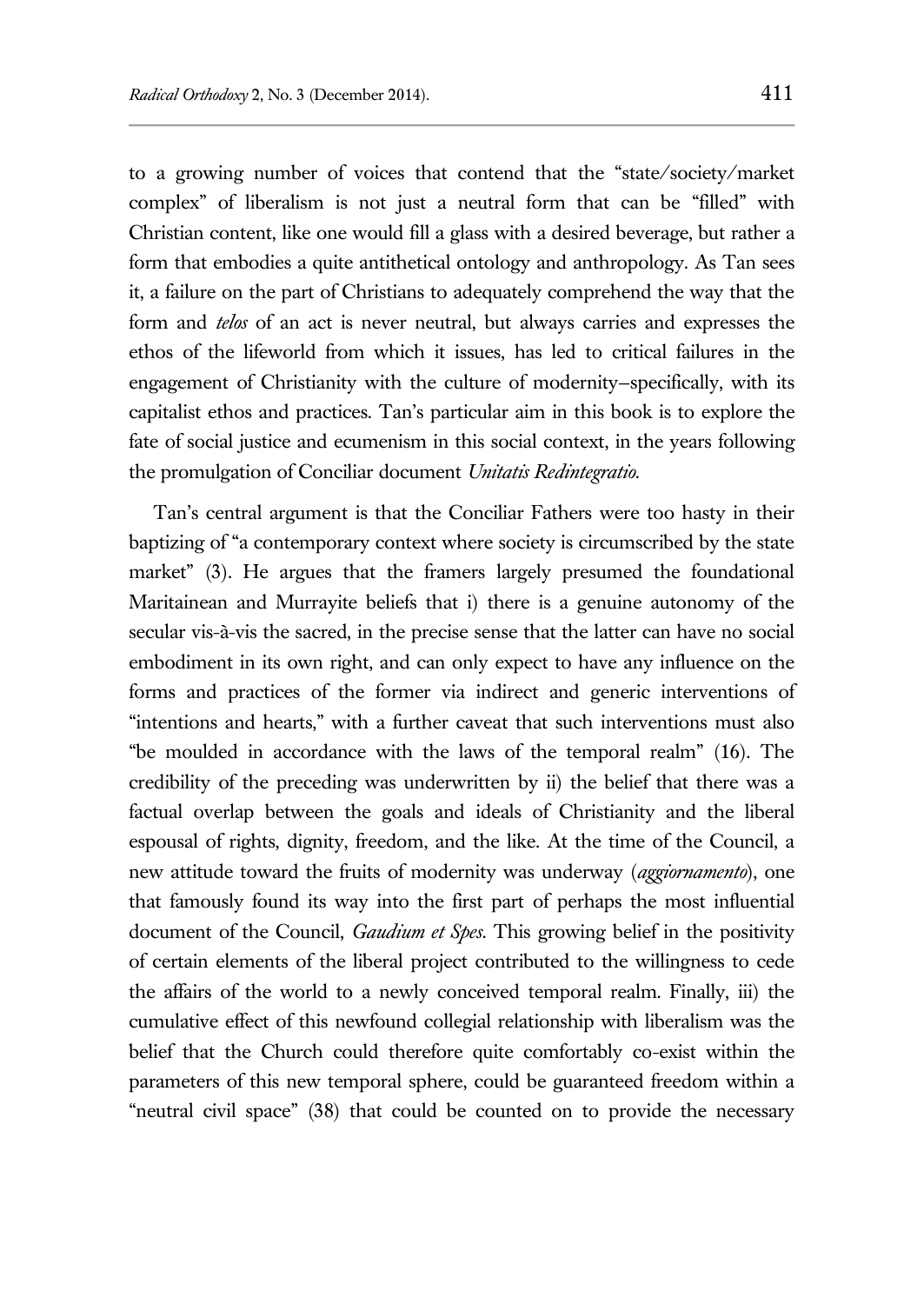protection of all freedoms from any encroaching state ambitions—a level playing field for all social voices and a (relatively) common public discourse.

Tan's concern is to see what effect this stance had on the conception of the task of social justice and ecumenism. The immediate consequence was to place the *telos* of the acts of social justice and ecumenism within the contours of the new bifurcation of sacred and secular. That is, such acts could no longer invoke what was unique and particular about Christian narrativity as such, but were instead compelled to conform to the generic, universally accepted standards of temporal discourse. This is how Tan describes it:

> were the Church to engage in those actions [of social justice], the shape of those actions had to be properly framed by technical categories determined by the secular sphere. Critique of these technical categories stood outside the Church sphere of competence. Therefore, it would seem imperative that were the Church to engage the modern world, the physical shape of the Church's action had to conform to the standards set by secular institutions (25).

In other words, the Church could, like any other social body, have input regarding the various domains proper to the world, but by no means could She frame this input from within a properly Christological grammar that might compel a more-than-worldly conception of the social.

The problem with this new strategy, as Tan sees it, was that the neat spiritual-temporal divide presupposed by the Conciliar Fathers was based on a falsely structured engagement rooted in the terms and conditions of a (now usually recognized as defunct) Cartesian structure of knowing and acting. First, the Conciliar Fathers supposed that the Christian subject and the modern subject were, in essentials, the same person, that the "joys and the hopes, the griefs and the anxieties of the men of this age" (*Gaudium et Spes*, 1), Christian or otherwise, were roughly coterminous. Placed in a linguistic register, there was thought to be a simple correlation between the words spoken in each world, spiritual and temporal; each refers more or less to the same reality. At the heart of this correlation was a shared belief in the Cartesian agent as "autonomous, selfsufficient and self-defining, and thus … always certain as to what it knows and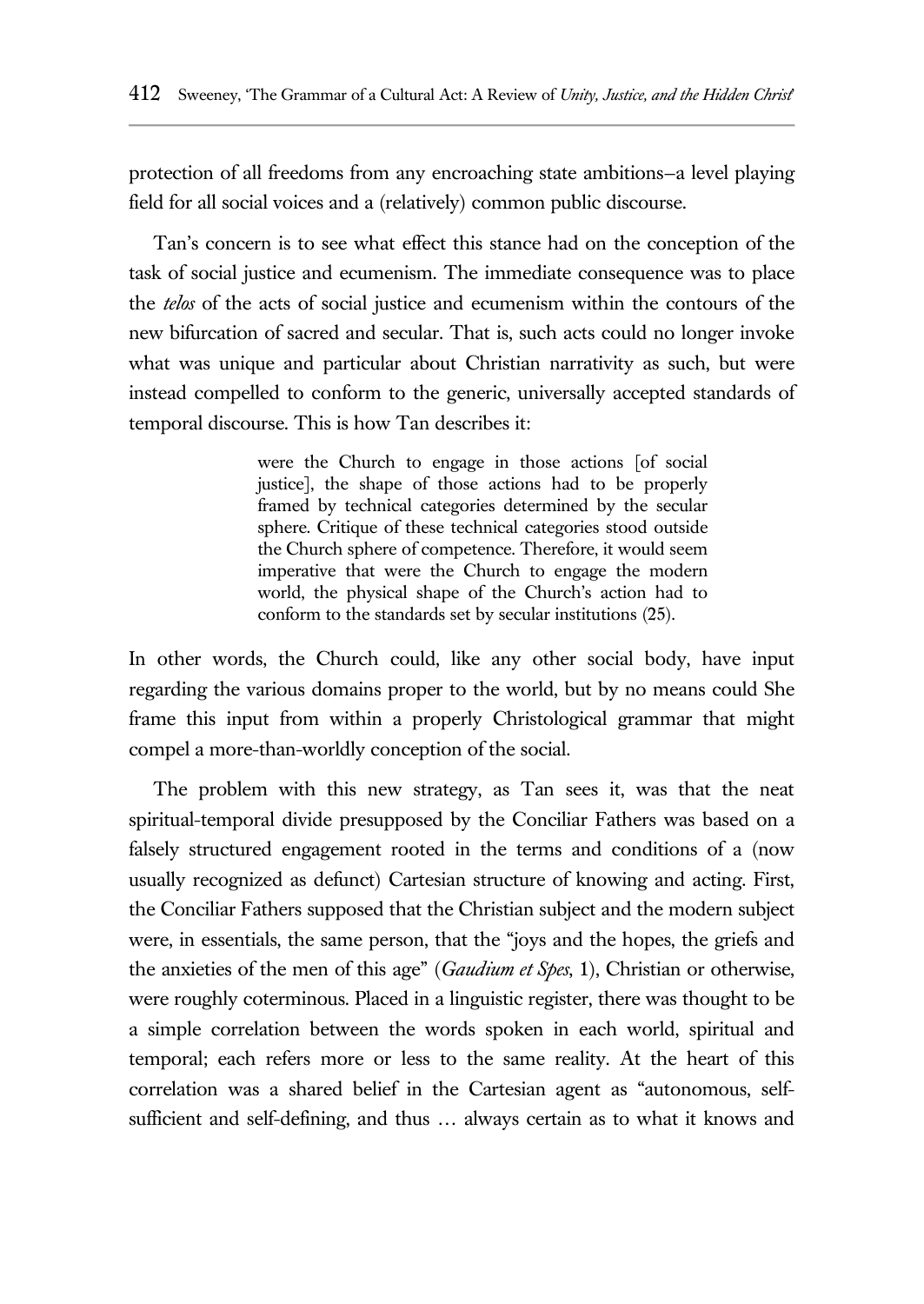wants" (29). It became a generational assumption that specific narrative particularities only "added to" or qualified as accidents what can for all intents and purposes be called an Aristotelian-Boethian-Thomist account of the person modified by Cartesian and Kantian themes, characterized above all by an individuality that tended to be atomistic, a self-consciousness or rationality that tended to be abstractly ahistorical and acultural, and an autonomy that tended to be defined in naturalistic terms as "freedom from." Such a "mono-ontological" account of the secular person could not, in its basic substance, be 'interrupted' by the spiritual dimension of the person, which seemed to be persistently thought of as a cosmetic veneer that really did not have anything essential to offer for the life of the person in the world, save by way of injecting "Christian spirit" (*Unitatis Redintegratio*, 12) or working "mysteriously on the heart of those who engage in the practices of secular culture" (24).

Tan counters the tenability of this paradigm by suggesting that "the Church's continued engagement via such a reading would have limited application in our contemporary context" (25). It can be noted that most have long since abandoned the belief that the anthropology articulated by the Church and secular culture are substantially the same. Whether one reads the current context as "secularized" in the pejorative sense, as the theoretical and practical forgetfulness of God (Joseph Ratzinger) or simply as "plural" or "detraditionalized" (Lieven Boeve), there can be little doubt that the serenity of the early *aggiornamento*/correlation project has been severely curtailed. For Tan, at the core of this entire ill-fated endeavour was a failure to grasp the ways in which attempts to accommodate the liberal (Cartesian) version of subjectivity that the Church regarded so hopefully at this time was in fact constructed upon an irenic foundation. Here, Tan's voice resonates with the likes of David L. Schindler, Tracey Rowland, Alasdair MacIntyre, John Milbank, Catherine Pickstock, Charles Taylor, *et al*., as he develops his critique under the auspices of a sociology of knowledge, relying on figures such as Michel Foucault, Graham Ward, Michel de Certeau, and Peter Berger.

Tan continues fleshing out his argument by pointing out that at the time of the Council there was little consciousness of the mediatory role that culture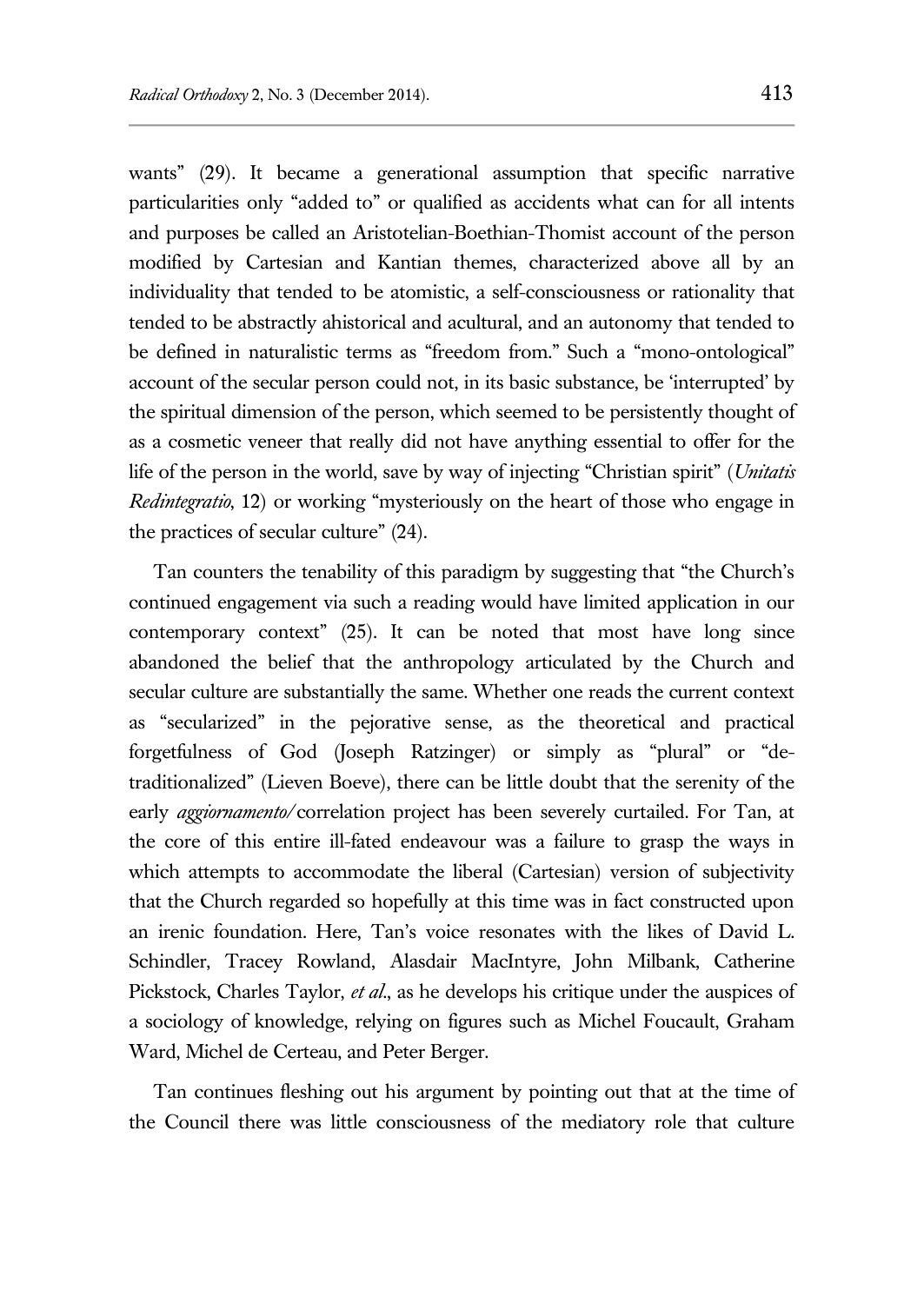plays in the framing or "foregrounding" of knowledge: "there was here an impression that the data yielded by observing these cultural categories were selfexplanatory, universally accessible and thus universally valid regardless of the social or cultural context within which the observer was situated" (18). So, again, it was assumed that if liberalism spoke of dignity, freedom, and rights, Christians could be confident that this was more or less something they could agree with (the whole tone and tenor of *Gaudium et Spes* expresses this hope). No one really bothered to ask if apparent surface-level compatibility masked a deeper interior dissonance. Rather, is it not the case that truth is truth wherever you find it? As Rowland has explained it, jumping off a MacIntyrean critique of an instrumental view of language, this is "the idea that it is always possible to distil doctrines from the tradition which embodies them and then represent them in the idiom of an alternative tradition–in this context, the idiom of 'modern man'—without in any way changing the meaning of the doctrines."<sup>1</sup> On the above basis, a whole generation of enthusiasts took up the torch of translating Christian ideas into the idiom of liberal discourse.

This strategy is encapsulated nicely by a comment made by one of the American neo-conservative enthusiasts of liberalism, the late Richard John Neuhaus: "Liberalism is freedom, and what we do with freedom is charged to our account."<sup>2</sup> Here, "freedom" (whose/which freedom?) is assumed as a selfevident (read: "We hold these truths to be self-evident…"), self-referential good *as liberal*, while intentionality––here *Christian* intentionality––("what we do, how we do it") is the sole qualifier that serves to guarantee that "freedom" is always "filled" with appropriate content, qualified by the right "spirit," motivation, and ends. Left unasked, of course, is the question of whether "freedom" itself is not already circumscribed in advance as itself part of a particular lifeworld or "language game," and therefore always already interiorly constituted by the particular set of rules and presuppositions that govern the narrative in which it is

<sup>&</sup>lt;sup>1</sup> Tracey Rowland, *Culture and the Thomist Tradition: After Vatican II* (London: Routledge, 2003), 21.

<sup>2</sup> Richard John Neuhaus, "The Liberalism of John Paul II," *First Things*, 1997: <http://www.firstthings.com/article/1997/05/001-the-liberalism-of-john-paul-ii>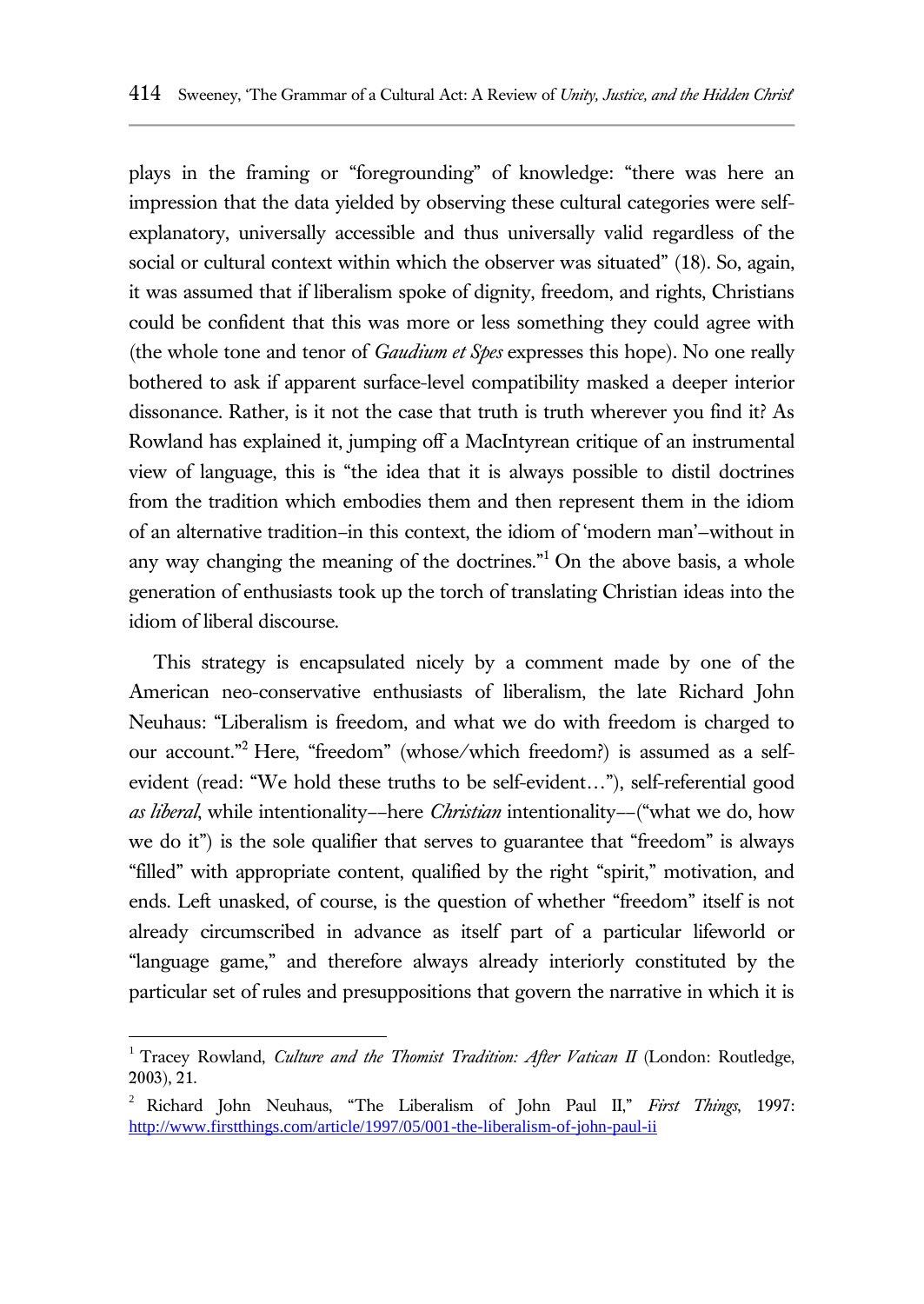housed. Also left unaddressed is a cultural question as to the extent to which adopting the language and practices of another tradition would affect the language and practices of the tradition to which you profess loyalty. In other words, are there *cultural* conditions that alter the meaning and *telos* of an act?

Tan approaches this question by framing it within a Foucauldian account of "discursive practices" that always inform this or that position taken in regard to the real (29). Far from being a Cartesian *cogito* that stands in sovereign autonomy over all histories, contexts, and traditions, the subject is in real ways formed by, and is the product of, the social practices of which it has been a participant. Tan follows Ward in the latter's articulation of the instability of the subject "always 'in process,' constantly being affected by the 'time and spacing within which any subject position is oriented'" (29). What this does is undermine the credibility of the claims made by "pure" reason, for "when the subject is performing an act, he is simultaneously being immersed in and formed by a whole array of other practices and symbols…" (29–30). Thus, the subjects produced––and the range of ideas and practices that they take to be "givens"––are always themselves the unique cultural products of this or that ideology and historical configuration. And this means that we cannot hope to get to the meaning of a term such as "freedom" without a broader, more interrogative form of narrative questioning–– a questioning of the social and cultural whole––if we wish to determine just what terms like freedom, equality, and rights mean in different contexts, and in our own case, the extent to which Christian practices can be transliterated into the idioms of these sacred cows of liberalism.

So, exactly what kind of subject does liberalism produce? And, as D.L. Schindler would make thematic, what kind of ontology is presupposed in and reinforced by the practices that the liberal subject participates in? Within, or as a consequence of, an individual imagined to stand sovereignly *above* practices as an autonomous, self-conscious, rational will, liberalism produces a subject whose first or primitive relation is not to the *other* (God, other persons), but rather to itself. As Tan somewhat cheekily puts it, the

> anthropological presumptions of both liberalism and capitalism … begin from a position of idiocy. In its original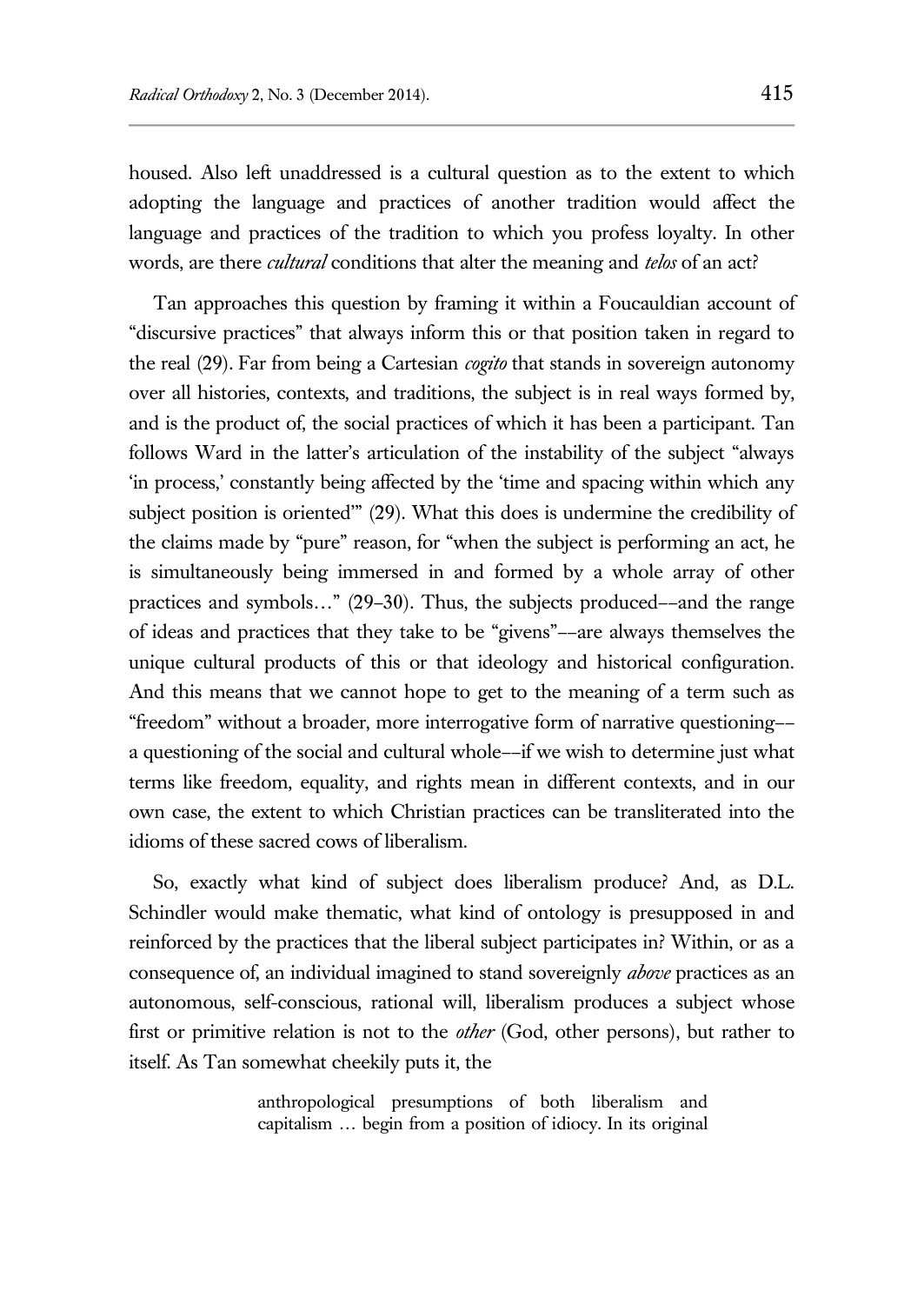Greek meaning, *idios* refers to a position of selfish isolation from the community. Liberalism is idiotic in the sense that it presumes the person to be fundamentally an individual prior to and independent of any communal belonging. The individual is autonomous and self-contained, and thus enters into communal association through no greater force than that of the individual will, hence the modern demarcation of a variety of organisations, social clubs, churches, political, educational and business organisations, as 'voluntary associations.' Furthermore, the will's decision to enter into communion emerges from giving primacy to a rational calculation that aim to maximise the individual's advantage. The rational, autonomous individual is posited as the primary sociological unit and takes precedence over any kind of communal association (48).

Parsed from the perspective of a thick, sacramental notion of belonging and communion articulated by John Paul  $II$ ,<sup>3</sup> there is little resemblance between the above liberal notion of the self and a "*communio personarum*" account, in which the person is first constituted by a primordial, constitutive capacity for relation that penetrates its being to the core, and which forms the ground of all its social relations––and we will see Tan develop a counterpoint to liberalism based on Trinitarian practices in this vein. For now, though, the point is that the first and constitutive level of reality for the liberal is the individual; the second is an optional and merely constructive (and therefore arbitrary) level that is subordinate and takes form and shape according to what defines the individual *qua* individual.

Tan points out that this anthropology, presupposed by liberalism, feeds into social practices watermarked by "relations of violence." (51). Because the self is properly individual, and because there is no common *mythos*, no thick story of original relational harmony that would unite individuals in more than extrinsic relationships, the 'other' must be viewed as a threat, a potential competitor for

 3 See for example, John Paul II, *Man and Woman He Created Them: A Theology of the Body* (Boston: Pauline, 2006), 163: "Man becomes an image of God not so much in the moment of solitude as in the moment of communion. He is, in fact, 'from the beginning' not only an image in which the solitude of one Person, who rules the world, mirrors itself, but also and essentially the image of an inscrutable divine communion of Persons."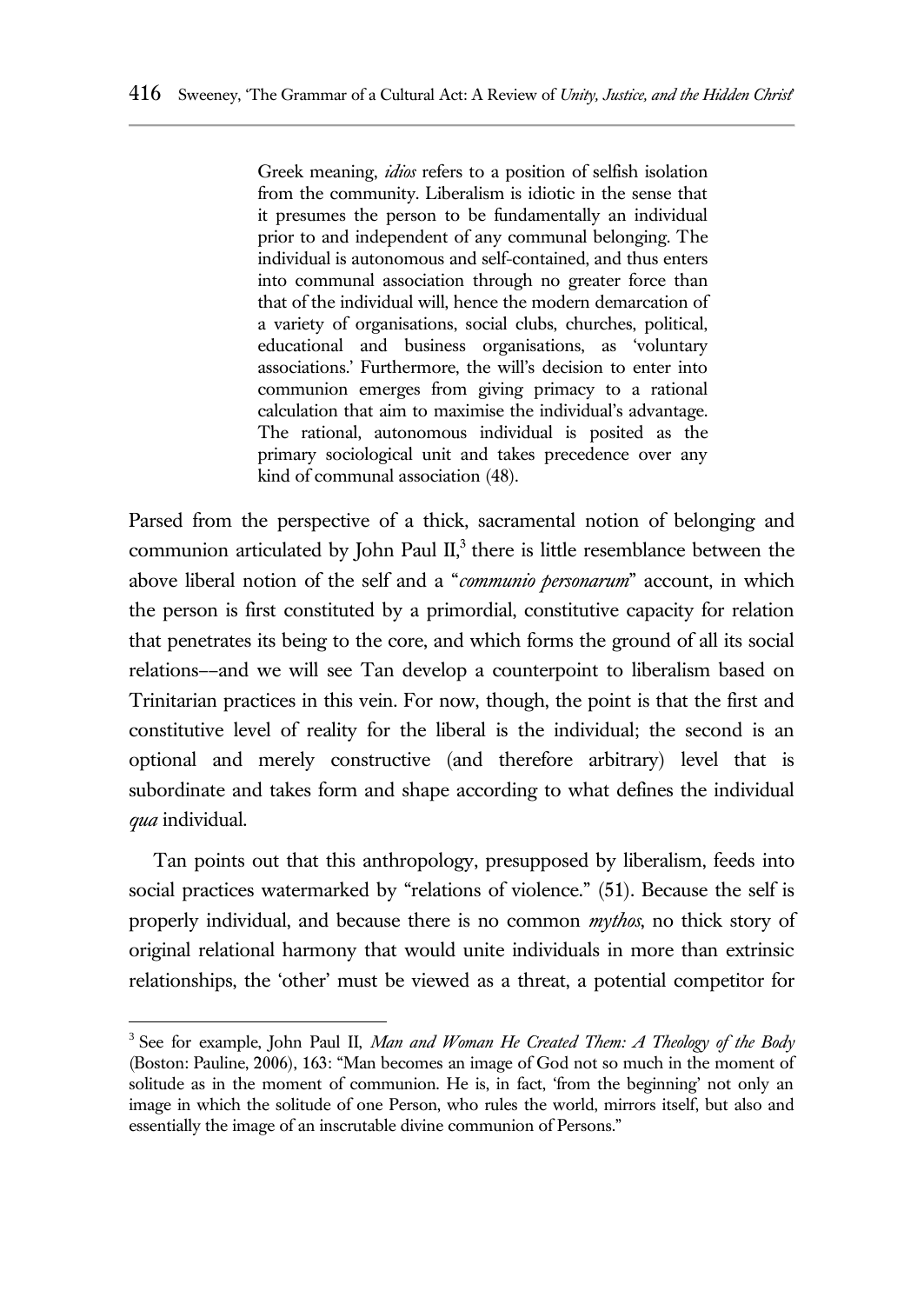goods that I want or need—as a potential obstacle to my own free selfdetermination. Within this ontology the social imperative must therefore be the "management of violence…" (51). The threat of violence and social upheaval must be controlled by contractual relations that require the threat of force to compel their obligation. This means that the state must take a central role in mediating and protecting the rights of individuals: "Ultimately, the liberal, autonomous individual is dependent on his membership in the social contract with the state, because the state is seen to be the most proficient wielder of force and thus the most efficient protection of the individual" (51). If the state, then, is the guarantee of my liberty, it becomes my prerogative to protect the state at all costs, as the state is the paternal figure that keeps its children from fighting; without it, we have no (or at least a very thin) common mantle under which to work out our disputes. A people that have bracketed thick primordial accounts of their origin need both the authoritative force offered by the state, as well as a *new*, only *sufficiently* thick, alternative *mythos* that can provide a modicum of social glue to tie people together in a common vision. The first guarantees that when there is bickering and conflict among the children of the state, the state has the ultimate power to act as arbiter in deciding which right or freedom to ignore or enshrine, drawing on both constitutional law and legal precedence, but also, increasingly, on the shrillest voices of its children (cf. MacIntyre)—thus the tendency for law to be interpreted as 'liberally' as possible within liberalism. The second purports to provide a melting pot account of values and goods purportedly amenable to all, *e.g.*, the liberal canon of rights, toleration, nondiscrimination, freedom, etc. The long and short of it all is that an individual as the subjective bearer of rights and freedoms goes hand-in-hand with a "soft" totalitarian state necessary to enforce these freedoms, to which is ascribed a quasi-divine status.<sup>4</sup> And so Tan explains: "The defence of liberty then would become the justification to the resort to all means necessary to protect the state, even to the point of using violence against the state's own citizens. Violence

<sup>&</sup>lt;sup>4</sup> So, on this reading, John Courtney Murray's hope that civil society would provide a buffer zone between the state and the individual failed to recognize that, in fact, the state and the individual have always been lovers conspiring to keep civil society under their control.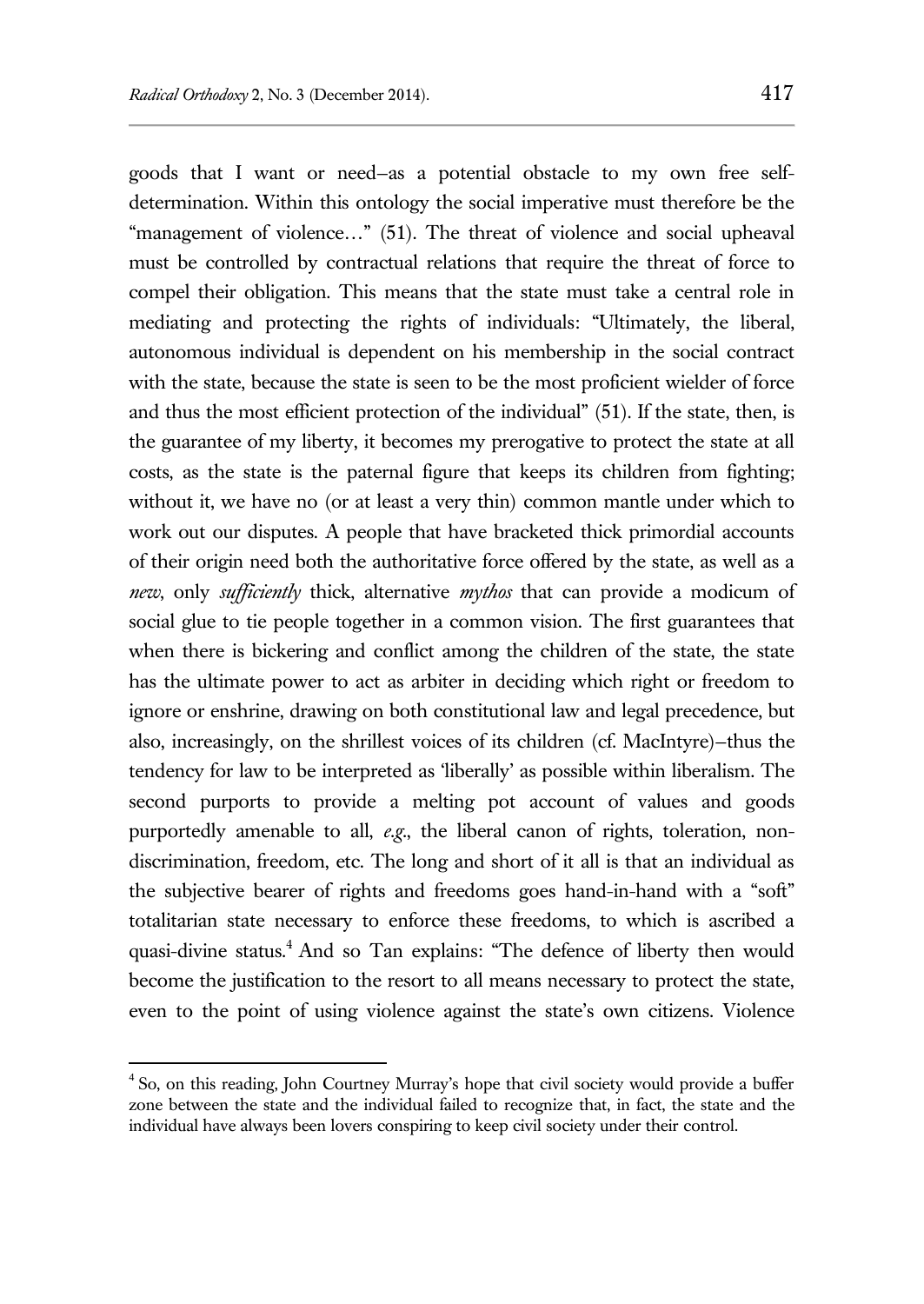then, does not become the anomaly that the state fixes, but is built into the maintenance of the state and the relations within it" (51). We could say, then, that the subject produced by liberalism is thus a fragmented self—fundamentally homeless in relation to the world, to others, and to God—who must, in a naturally violent world, look to the state (and the violence it sanctions) as saviour and protector of his basic rights and freedoms.

All of this is buttressed and attenuated by an economic related to the above anthropological foundations, which for Tan completes the whole state/society/market complex of liberalism. When economic life is governed by an ontology of violence, economic exchange will be characterized by the primacy of the accumulation of goods by the individual in a context of merely contractual relations (51). As Tan describes it,

> [i]n such relations, the barriers between giver, gift, and recipient as autonomous hermetically sealed categories are maintained. The exchangeability of goods and services works on the idea that what is exchanged can be shorn off form the community from which it comes and the persons that participate in it. Indeed, capitalism ensures the exchangeability of all commodities by dissolving the notion of community altogether, dissolving the communal networks of the village, family and church, and entrenching in their stead a series of hub-and-spokes relations between individuals mediated by contracts (51–52).

Invoking Dan Bell and William T. Cavanaugh, Tan next argues that capitalism is only secondarily premised on creating and maximizing wealth. Its real aim is to create the conditions whereby the self will think that it *must* create and maximize wealth. Tan points out that, unlike a "Trinitarian presumption of plenitude, the market institutionalizes the post-lapsarian notion of fundamental scarcity and competition" (52). Fear of the other, provoked by the egocentric individualist self, means a constant anxiety that I will not get my fair share, that someone else's consumption will curtail my own. "Escape from fear becomes dependent on the accumulation of material goods so as to assure physical, psychological, and emotional integrity" (52). Production and consumption thereby become imperative. But what is consumed is not so much a product or thing as it is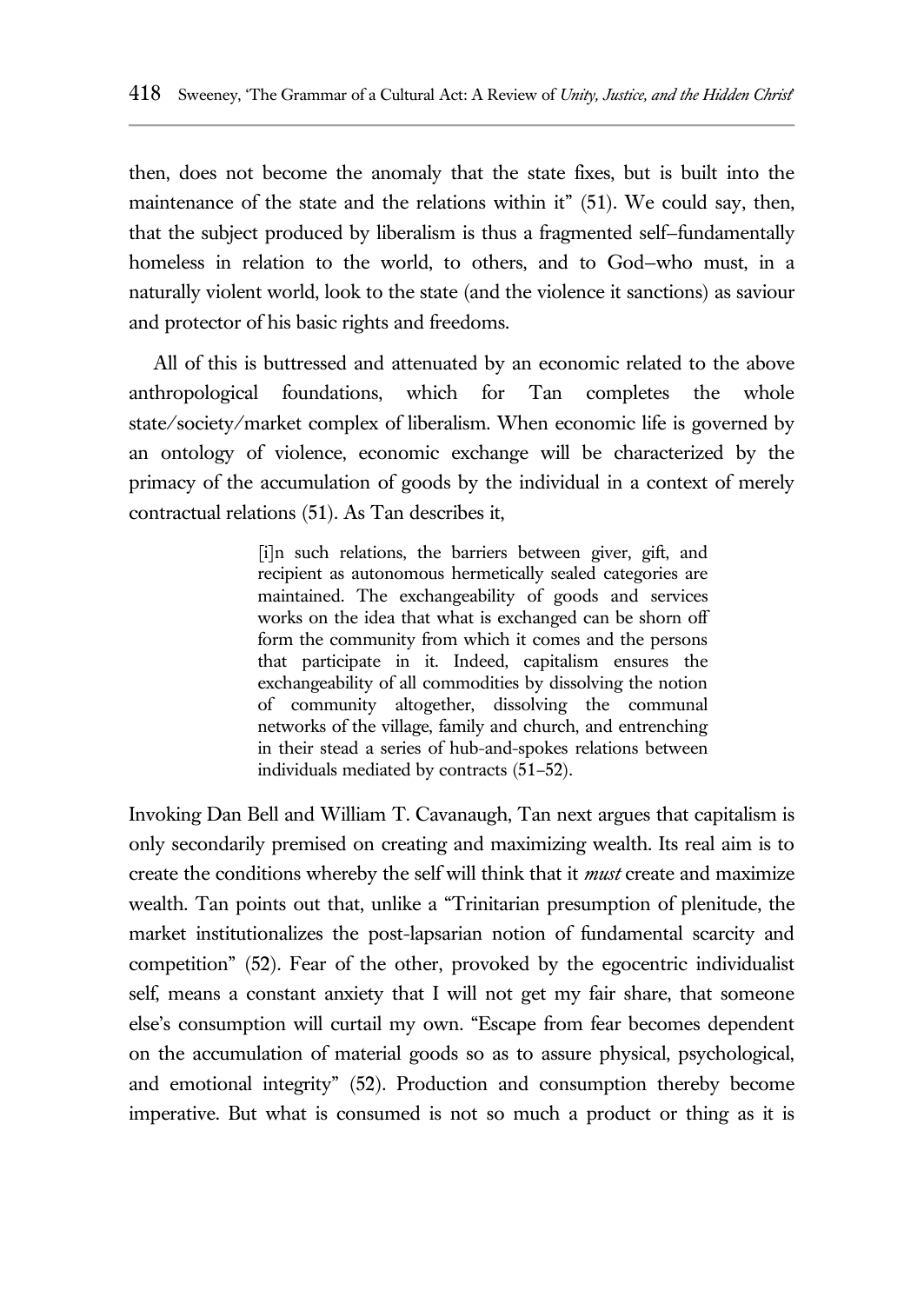desire itself (Cavanaugh)—for if you become fully *satisfied* with this product and that thing, you are no longer a good consumer. If you are to keep consuming, you must be convinced that you always need, and are incomplete without, the newest products. Modern advertising techniques capitalize on this, not by advertising *things*, but rather by advertising *desire* itself. One could suggest that Facebook is the paradigm of capitalist practices—and the fate of civil society in a liberal society—wherein friendship is literally consumed at the most superficial and instrumental of levels.

Paradoxically, then, capitalist consumers are marked by a curious detachment with regard to the things or persons they buy and consume. Their "fix" or "high" becomes the act of consumption itself, "which leads to either an intensifying of what is essentially nihilistic behavior or a lashing out in acts of violence and domination against other consumers in a desperate attempt to regain control. Left alone, the proliferation and intensification of such relations can only degenerate into cycles of inequality, conflict and conquests" (53). The subject produced by liberalism is thus also the consumer self, the self who—and here is the rub—*unwittingly*, and even *eagerly*, allows the calculative, instrumental, and egocentric market forces to dictate and stimulate its desires at the expense of others.

This then, is the burden of Tan's assessment of the ontology and practices of liberalism. The detail he puts into articulating the foundations and ensuing practices of liberalism reflects his conviction that liberalism is definitely *not* a neutral form and set of practices that can be filled with Christian content. Rather, as David L. Schindler puts it,

> liberalism's intended strictly juridical order, in the name of avoiding a metaphysics, advances a definite metaphysics centered in freedom of indifference, whose central burden is to displace the person's natural community with God and others, and with truth and goodness, by an extrinsic and so far voluntaristic community––what is commonly termed a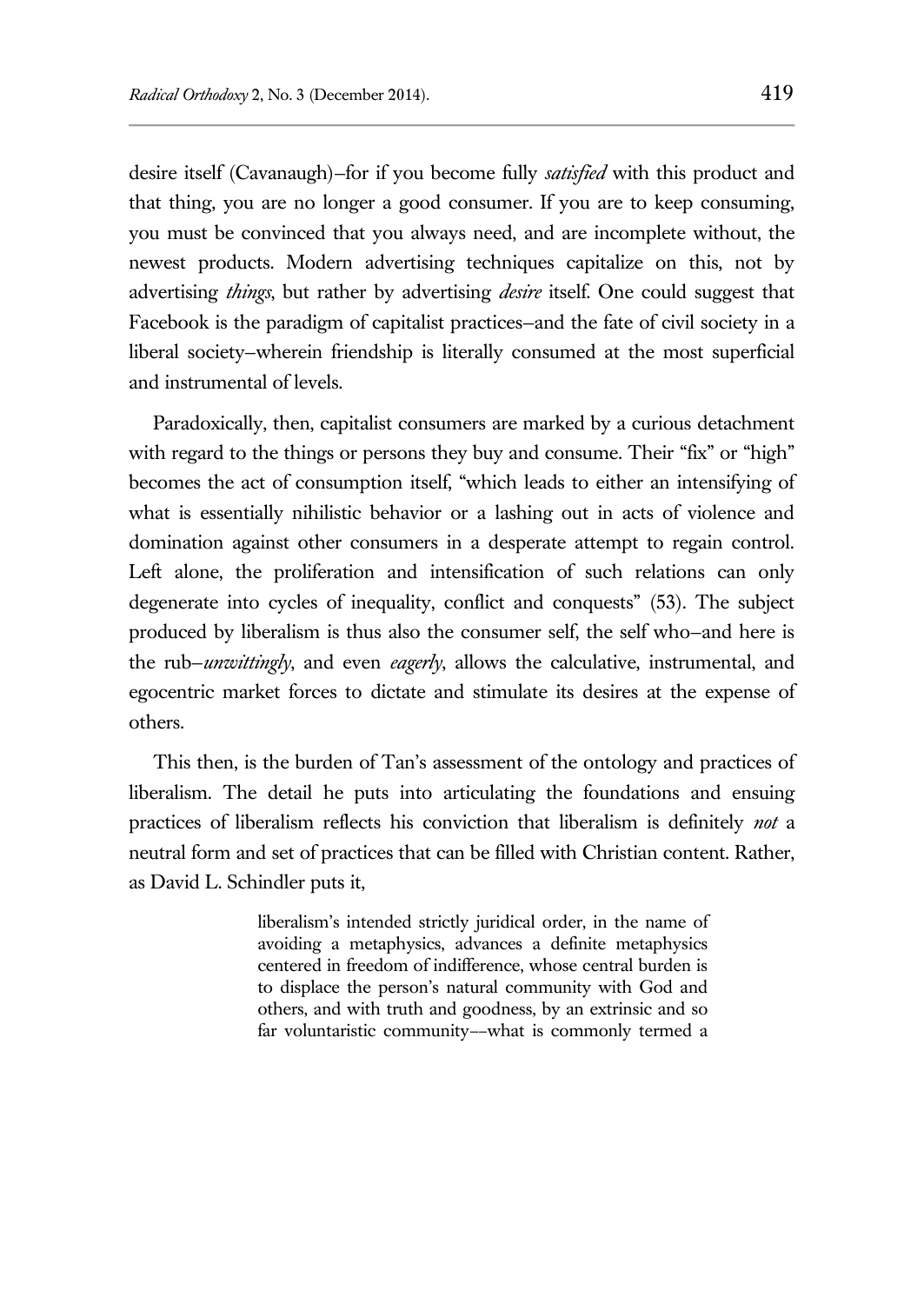contractual community––made up of formal-independent, logically self-centered individuals.<sup>5</sup>

The Church, in adopting the grammar of the cultural act of liberalism, would in fact become, as Tan puts it, "the chaplain of the capitalist order" (42). It would necessarily sign over the *ethos* of its own practices inasmuch as it bound itself to the practices—and therefore the metaphysics—of liberal culture. As a consequence, it would now be "extending the cultural logic of the market, and the violent relation that would emit from that logic" (53). More to the point in question, the Church's attempts to engage ecumenically via the modality of social justice—*i.e.*, to transliterate Christ's love for other via a language of rights, dignity, freedom and the like—would be but a particular extension of the above logic. As Tan explains, "[w]hen framed by liberalism, any act of social justice eventually can become complicit with maintaining a social fabric which is atomizing and fundamentally grounded in conflict and coercion" (51). When an act of social justice is framed within a liberal context, then what is essential about a specifically *Christian* act—the *person* of Christ!—must give way to the generic, situated, and, from Tan's perspective, *false* universality of a secular reason that in its original act excludes the very possibility of both Christ and a deeper form of human relating beyond the strictures of liberal ontology. For Tan, it is impossible that such a conception not undermine the real allegiance of the Christian. For "when spatial dominance is ceded to the state/society/market complex, even ostensibly Christian acts can declare the ultimate social reality to be something other than the Body of Christ" (62). Tan is convinced that social-political configurations draw the subject into a bodily way of living, thinking, and acting that cannot help but communicate an anthropology; obviously, the way that liberalism masks its own fundamental commitments and presuppositions only makes the whole process that much more insidious. The real tragedy, Tan laments, is that the ruse perpetrated by liberalism was not something that happened despite the best efforts of Christians. Rather, it was aided and abetted

<sup>&</sup>lt;sup>5</sup> David L. Schindler, "The Repressive Logic of Liberal Rights: Religious Freedom, Contraceptives, and the 'Phony' Argument of the New York Times." *Communio* 38 (2011), 533.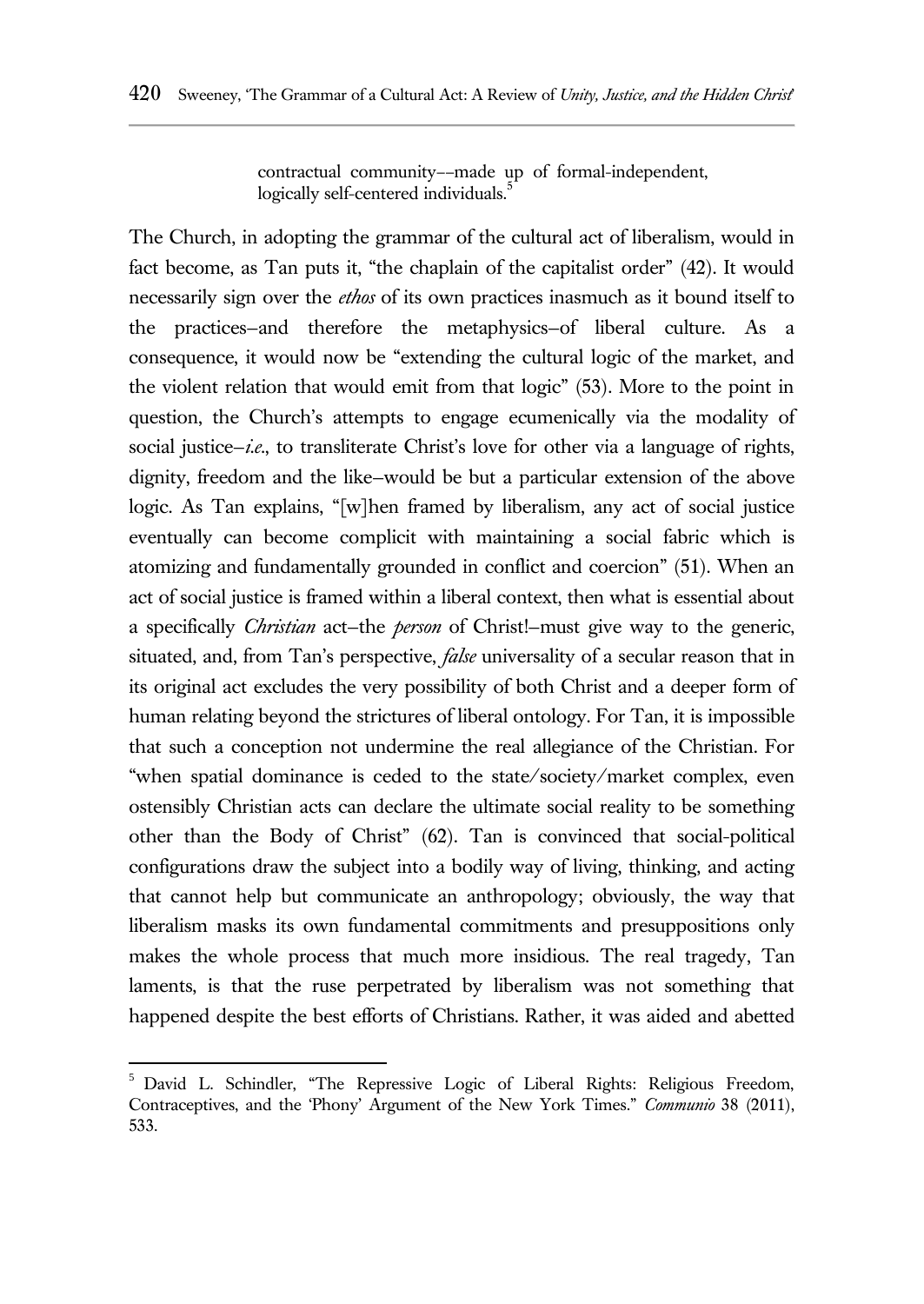by the cultural short-sightedness of a conciliar era that desperately wanted to be relevant and "open to the world." "In the same way that a ceding of thorns allowed the choking of the Word, the lack of Conciliar analysis of these [liberalism's] presumptions led to the often-too-easy acceptance of a Theopolitical complex that dulls the confessionally Christian character of the acts of social justice" (83).

But perhaps Tan overstates his claims. Could it not be argued that he places too great an emphasis on the power of the body and concrete practices in the formation of the self? There are those of a certain philosophical and theological ilk who would call Tan a "socialist" or "Marxist" at precisely this point (if indeed they could restrain their invective long enough for him to make his case fully). In light of this tendency, it is worthwhile to pause and further interrogate the case that understands the self to be fundamentally at the "mercy of the body," to borrow a phrase from Louis-Marie Chauvet.

We have seen Tan articulate the very thick view that "contrary to the presumption of the static Cartesian subject that can decisively impose its will on any object, an agent is always "in process" and being formed by his social context" (45). Tan's real complaint is thus about a subject duped into the practices of an alternative worldview by the hidden ontology of liberalism. He does not simply bemoan individualism, atheism, consumerism, materialism, and the like in the abstract, as if they were simply the fruits of a moral failure to think "rationally" that could be remedied by better thinking and (perhaps) praying. Rather, his interest lies precisely at the point at which thinking and praying are already rendered void by the *practices* that inexorably pollute the best intentions of the will or heart. Immerse yourself in *these* practices, and you will *become* them: in a liberal society, you will become, to one degree or another, a subject who prizes individuality, freedom "from," "religious freedom," and the act of consumption. (In this context, Schindler has spoken of the "practical atheism" in America that thrives quite comfortably—and logically—alongside an otherwise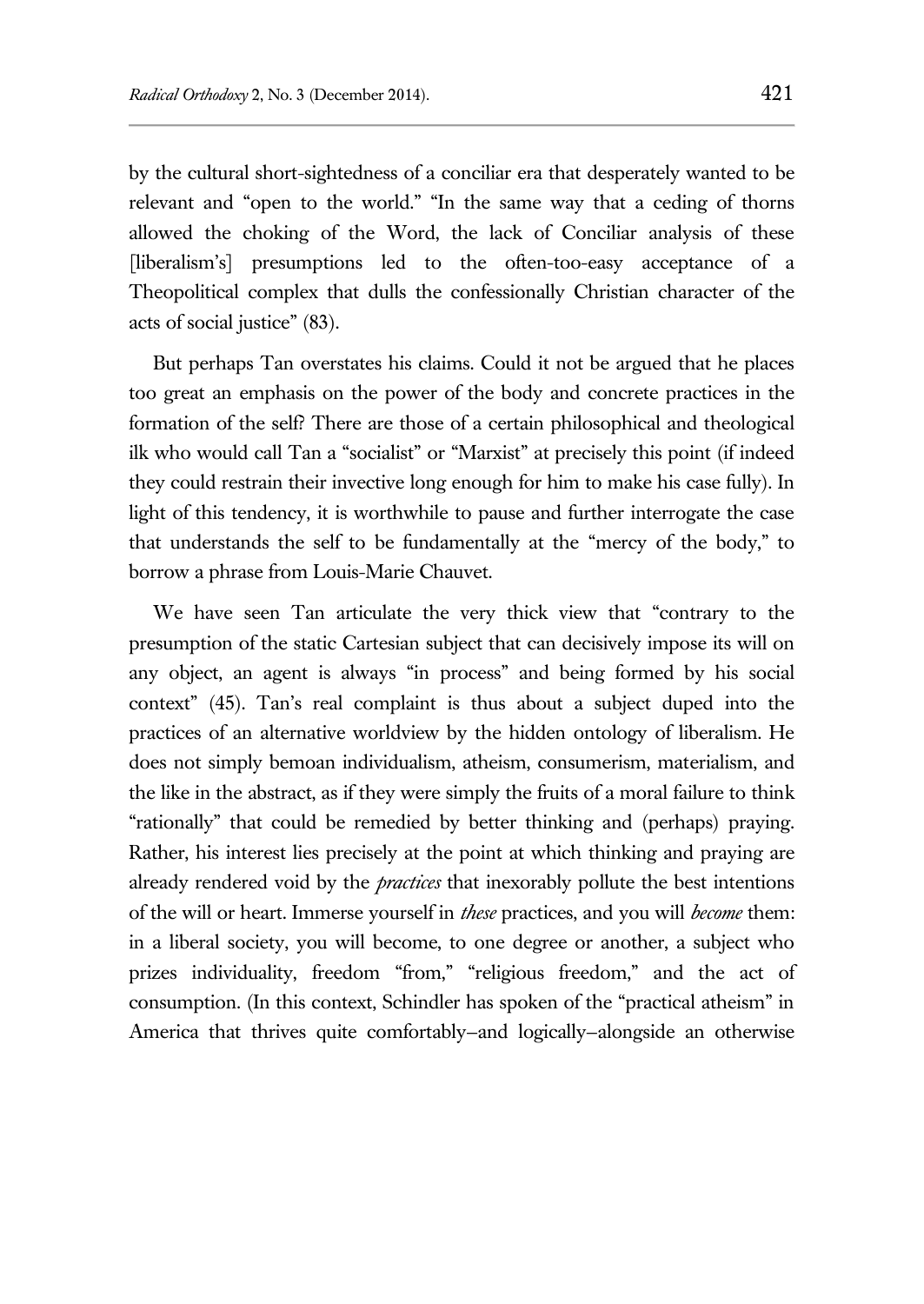"incorrigibly religious" society. 6 ) Conversely, immerse yourself in *Christian* practices, and you will become a subject who prizes relationship, the "freedom" of being in and for Christ regardless of the cost, and the "consumption" of the Eucharist (cf. Cavanaugh). This is to say that reality is always filtered through practices which themselves are always already "sacramental-liturgical"; practices imprint you with the *ethos* that they signify and mediate. It is here—in the heart and the body, in *this* family, *this* tribe, *this* locale, *this* social body, *this* lifeworld that "reason" takes shape. To tighten this somewhat, the "body" is the dramatic site or staging of the mind. The body as context, practices, and history is where reason's "wax nose" (Ratzinger) is massaged: where *this* insight is given precedent over *that* insight—where *this* feature is brought out more strongly than *that* feature—which produces *a* "reason" rather than *the* "Reason."

I have become more and more convinced that this operates at a much deeper level than we like to think. Indeed, perhaps what most "realist" theological epistemologies (here I am referring broadly to the "classical" designation in Milbank's division between "romantic" and "classical" theology today) take to be the timeless and eternal truths and structures of reason accessible to all those of sound and open mind are, rather, always already derived theologically (and *only make sense* theologically); a retroactive illumination prompted by faith in a God who is Love, and as such—and *only* as such, as a Person Who has established real relationship with us—has burst open the boundaries of the mind in and through the loving union established in the sacraments, primordially, in baptism, the opening up of the self to the practices of love that most matter. The mind so touched now has a new dramatic staging that cannot simply be sloughed off. This self is now a son or a daughter, an adopted child of a Father; there is nothing this child can do to escape this new orbit or relation, the way in which

<sup>6</sup> Referencing Will Herberg, Schindler argues that "religiosity and secularism in America share an inner logic or framework of reality, such that religion is disposed as a matter of principle to slip into secularism. Religion and secularism thus coexist, and indeed, can grow directly rather than inversely in proportion to one another, because they are largely but different sides of the same coin." David L. Schindler, *Heart of the World, Center of the Church: Communio Ecclesiology, Liberalism, and Liberation* (Grand Rapids: Eerdmans, 1996), 70.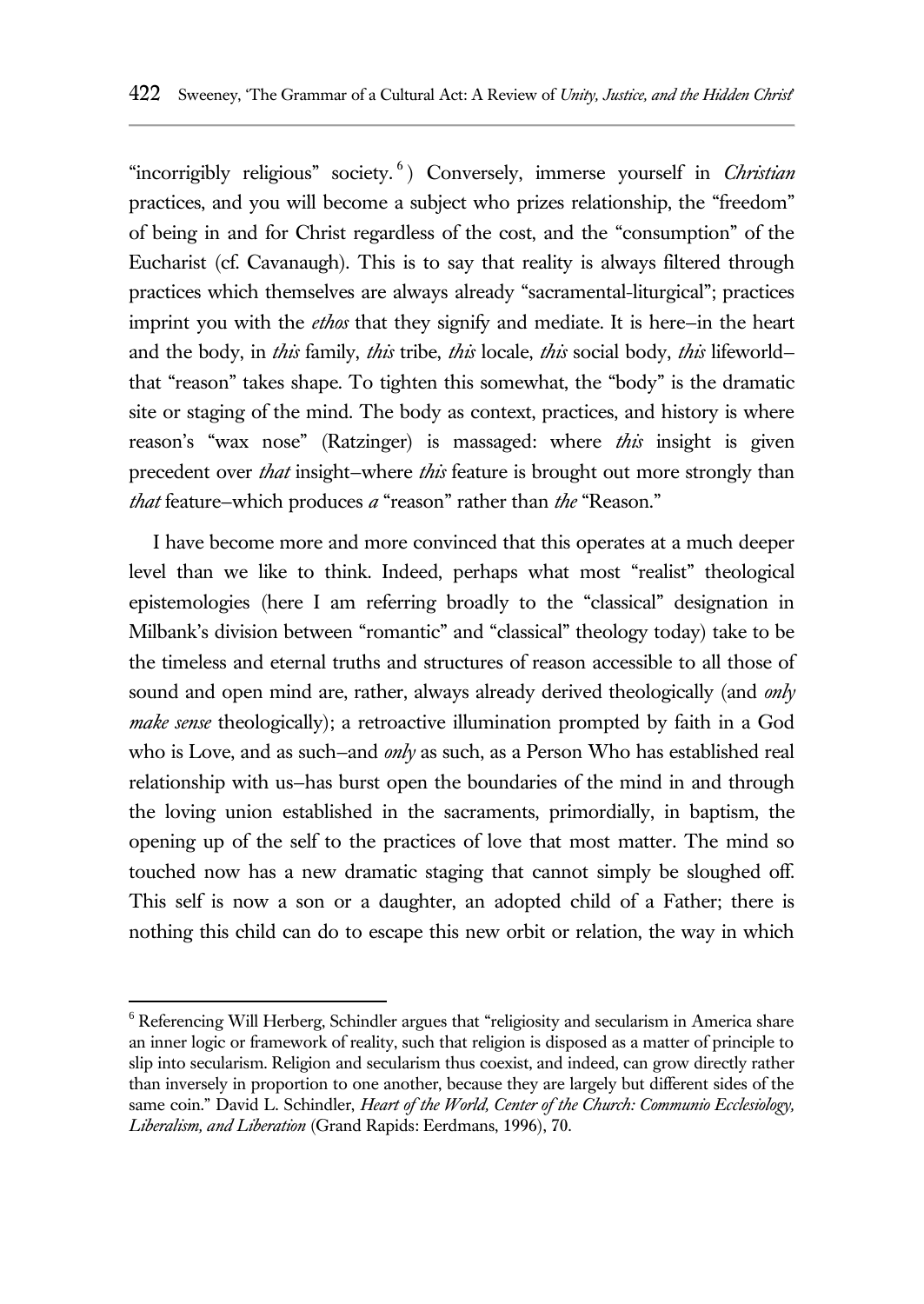the Father, through the Son and in the Spirit, continually modifies and conditions the self's ways of thinking and acting.

The problem occurs when Christians with philosophical aims desire to translate their situated, "impure" rationality into cold, impersonal, and abstract categories of Being; these Christians grasp at the "rational" fragments of truth dropped from the plenitude of the theological table (at which said Christians are no longer seated) in order to create a "rational" basis for "truth," the contents of which, now separated from the banquet, are no longer vivified by a primary relation to their ordering Source. They simultaneously perpetrate the illusion of "pure reason" (which is now only a simulacra of Christian belief) while betraying the very source of their argument, cutting off the theological branch upon which are perched. The point is that *they too have been radically informed by their bodily, sacramental practices*, by their context, by their filiation as sons and daughters of the Father, even if they have chosen to downgrade these practices' significance. The point is not to say that intelligibility, truth, reason, or nature are illusions, but rather to point to the manifold ways in which they cannot be thought of as existing outside of worldviews, lifeworlds, practices, culture, and history—indeed, it is to say that they are *only* encountered in the latter. None of this is merely incidental, cosmetic, or can simply be overcome by thinking or praying.

So, Tan's thick account of the cultural dimension of any given act is quite compelling. And it is on the strength of this account that Tan develops his positive alternative. We can begin by noting that in this Tan avoids a double temptation: first, the temptation to move from the culturally constructed nature of an act to a position of either full-blown relativism or a more nuanced position of "radical particularity." This latter position has been developed by "postmodern" Leuven theologian Lieven Boeve, who, against the conciliar project of correlation, argues that we should no longer seek after the chimeric strategies of shared consensus, but should instead be allowed to focus on the particularity of our own traditions—what is unique about them—without being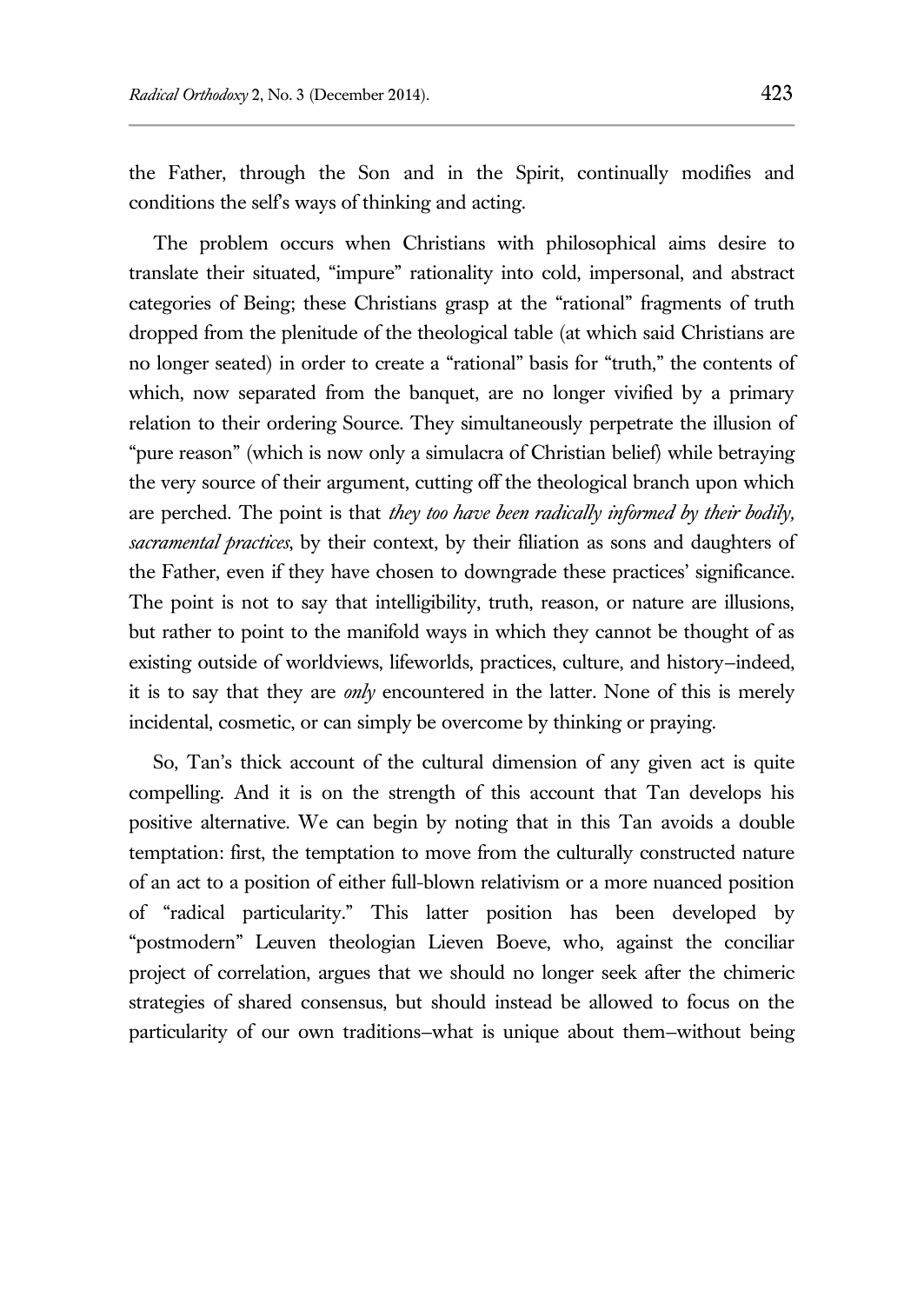forced to distil them down to a lowest common denominator.<sup>7</sup> However, in saying this, Boeve makes the simultaneous move of limiting each particularity to itself, for as *radically* particular, it cannot therefore be claimed that there is anything universally true about a tradition or narrative's particularity. Thus, while Christians, for example, are fully encouraged to celebrate their narrative's particularity, at no point may this celebration operate outside of the group within the practices of everyday life in society. That is, Boeve's purported efforts to salvage the robustness of faith traditions is already informed by a prior commitment to a liberal mapping out of space and time. The particularity of traditions is policed by a hidden (liberal) universality that still demands the blood and guts of the heart of religious claims and the ultimate loyalty of the citizen to the state. What emerges quite clearly with Boeve is that his ultimate loyalty is with the secular status quo, although he masks its determinative ontological status with the far more fluffy and ambiguous language of "pluralization" and "de-traditionalization." The long and short of his proposal is that any chance of a thick or robust notion of Christian "identity," even within the faith narrative itself, collapses under the pressure of secular practices that claim the foremost allegiance of the person. This subsequently serves to condition and qualify the shape of the Christian narrative itself, for the subject, held imaginatively captive to the force of secular practices, tends to recreate their own narrative in its image. Particularity—any *real* difference or diversity—then shrivels up under the generic weight of a secular logic of the same. Against this reading, at no point does Tan give up on a robust, thick account of Christian practices *sui generis*.

The second temptation Tan avoids is the confessional or Constantinian temptation, wherein the Church adopts the state's mapping of space and time in order to enforce particular religious claims or its institutional presence in society with the logic of coercion and force. This is particularly anathema for Tan, for, as we have seen, at no point can the properly Christian act be informed by the *telos* of violence and fragmentation. A thick account of Christian identity—*i.e.*, one that embodies a conviction about its universality and its more than merely

<sup>7</sup> Cf. Lieven Boeve, *God Interrupts History: Theology in a Time of Upheaval* (London: Continuum, 2007).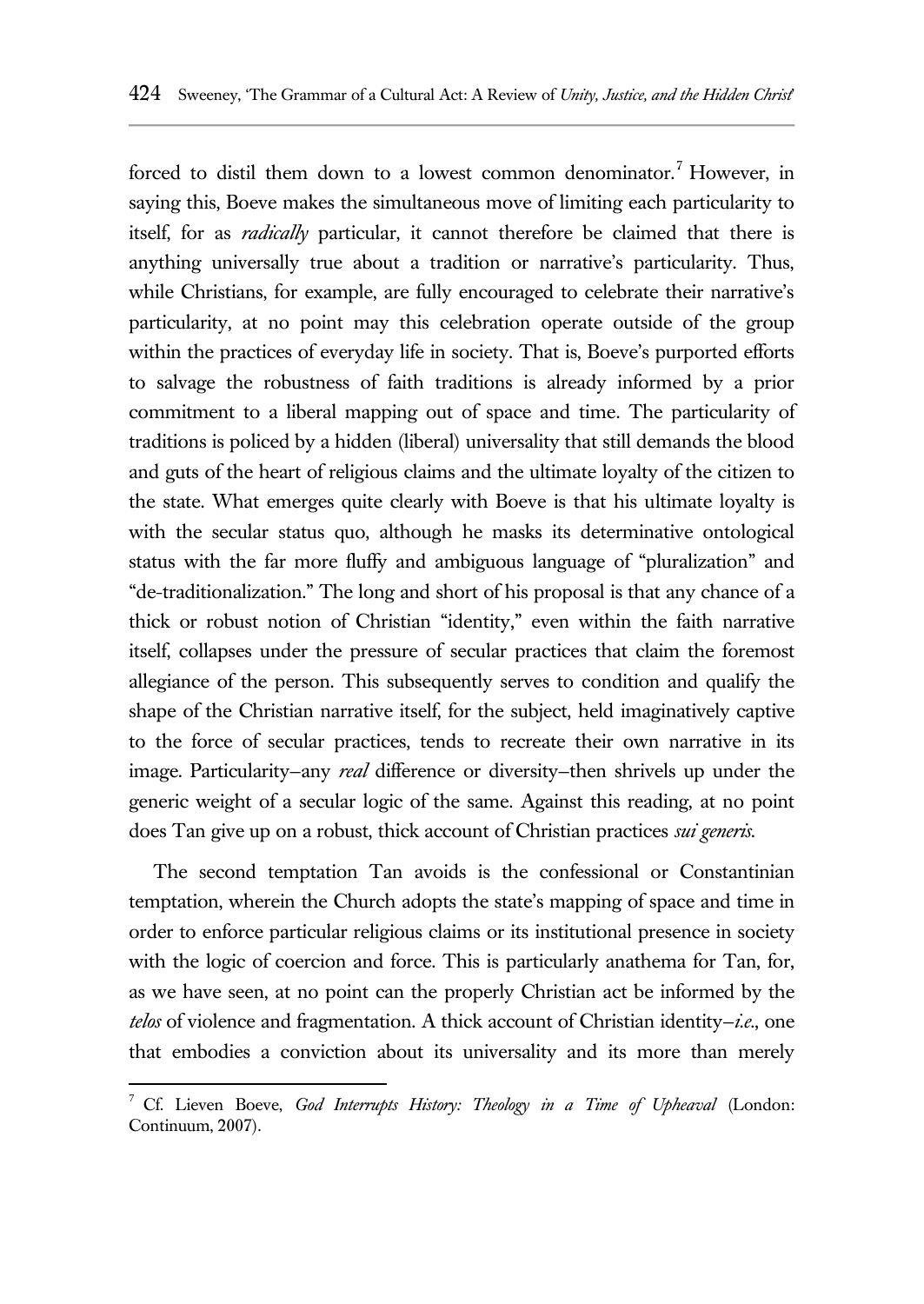private articulation—cannot be the excuse to then enlist a "strategic" occupation of space and time *à la* state/capitalist practices, whereby domination, surveillance, technique, profitability, results, commodification, marketability, rationalization, conformity, management, analysis, regulation, and the like are "virtues" (67–68). These, of course, constitute the *modus operandi* of the modern nation state (read: NSA surveillance) and the institutions, bureaucracies, and corporations within it, all of which create certain social roles and expectations through the above mechanisms. I would argue that this represents the contemporary "Constantinian" temptation for the Church. Macintyre's "managerial character" corresponds to these characteristics, being a deployment of the need to "direct and redirect their organizations' available resources, both human and non-human, as effectively as possible towards these ends."<sup>8</sup> One could perhaps expand MacIntyre's list of characters with the addition of the corporate psychopath: the (usually delusional, less intelligent, and therefore resentful) character who exploits the state/capitalist repertoire of virtues for his or her own career advancement, or who desires control and pursues it through a skilful, usually passive-aggressive, manipulation of persons by intimidation, fear, and the leveraging of power. No one should need to be told that ecclesial institutions today themselves far too often embody these anti-personal—deeply un-Christlike!—modes of operation, as they eagerly ape corporate and legal models of governance. In each case—relativism and what we could call a certain neo-confessionalism—the Church gives herself over to the extrinsic, incommensurable practices of other *ethoi*, and loses Her soul in the process.

Against both, then, Tan articulates his third way. At its heart, the alternative is built around the premise that the Church must have its own visible economy of practices that embody and reinforce the Christian's fundamental allegiance to Christ (but in a way that does not capitulate to either of the temptations we have articulated). If concrete, embodied cultural practices are the staging whereby reality is mediated, then it is precisely here that the Church must have a presence not reducible to anything else. A religious freedom that is merely a

<sup>8</sup> Alasdair MacIntyre, *After Virtue: A Study in Moral Theory* (London: Duckworth, 2007), 25.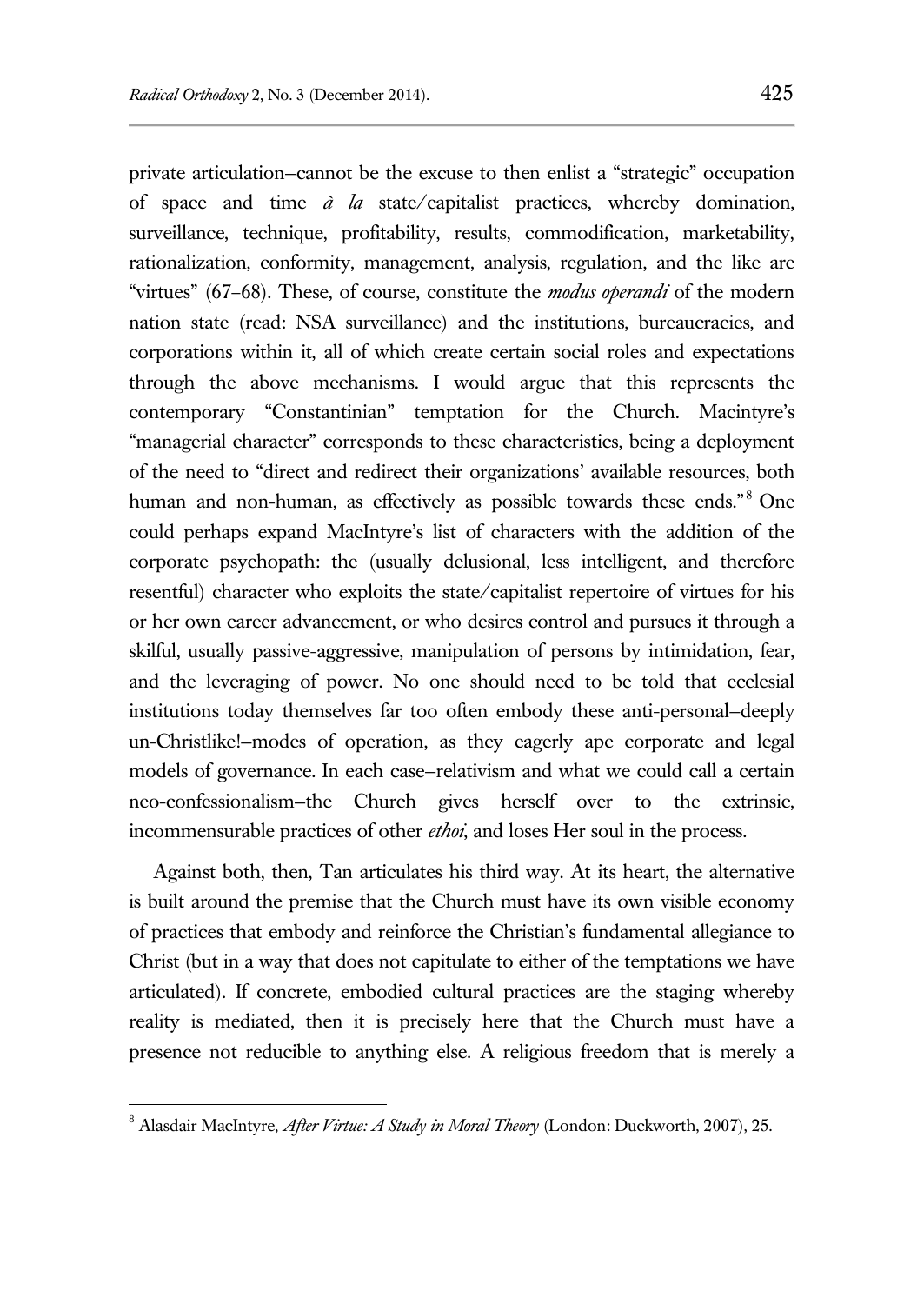freedom that safeguards an interior practice of religion that is (only) embodied behind the closed doors of the assembly of believers, or the merely linguistic freedom to exclaim "God bless America!" is not enough. Instead, what is needed is "a concrete alternative communal site" that "prevents the alternative consciousness that the Church wants to nurture from being domesticated by the dominant cultural form" (63). Tan expresses himself most succinctly when he explains that "the Church must embody itself as public in its own right." Precisely how it achieves this in the present liberal context while avoiding the two temptations outlined above is through what Tan, employing categories of de Certeau, calls a "tactical" mode of action (67). As distinct from a "strategic" mode (which operates within a secular mapping of space and time, described by Pickstock as "the sinister project of *mathēsis* or 'spatializing' knowledge, that is to say, of mapping all knowledge onto a manipulable grid"<sup>9</sup>), a "tactical" mode of operation plays on the fact that the Church's proper locus is not of this world. Rather, "eucharistic space challenges the conception of time within the state/society/market complex" (69). It does so by exceeding and re-qualifying its limits. When worldly time is exceeded in the Eucharist, both space and time enter a new hermeneutics. "Eucharistic practice poses a challenge to the status quo because the Eucharist interrupts this flattened time by having eternity 'enter history,' making the liturgy a simultaneously historical and eschatological event that transforms temporal, and indeed, political experience" (70). Both the Church's identity and its *proclamation* of its identity are distinct from an occupation of space and time in a worldly manner.

The Church can have a trans-strategic occupation of space and time because its operations exist on the neither purely interior nor purely exterior basis of a sacramental–eschatological locus. As sacramental and eschatological, the Christian lives in the world according to a vivified mode of existence fed from the springs of the liturgical-sacramental life and the new eschatological "aim" of the person. This, suggests Tan, excavating the original meaning of *leitourgia* as "not merely the worship by individuals of God, but also a work done for the sake

<sup>9</sup> Catherine Pickstock, *After Writing: On the Liturgical Consummation of Philosophy* (Oxford: Blackwell, 1998), xiii.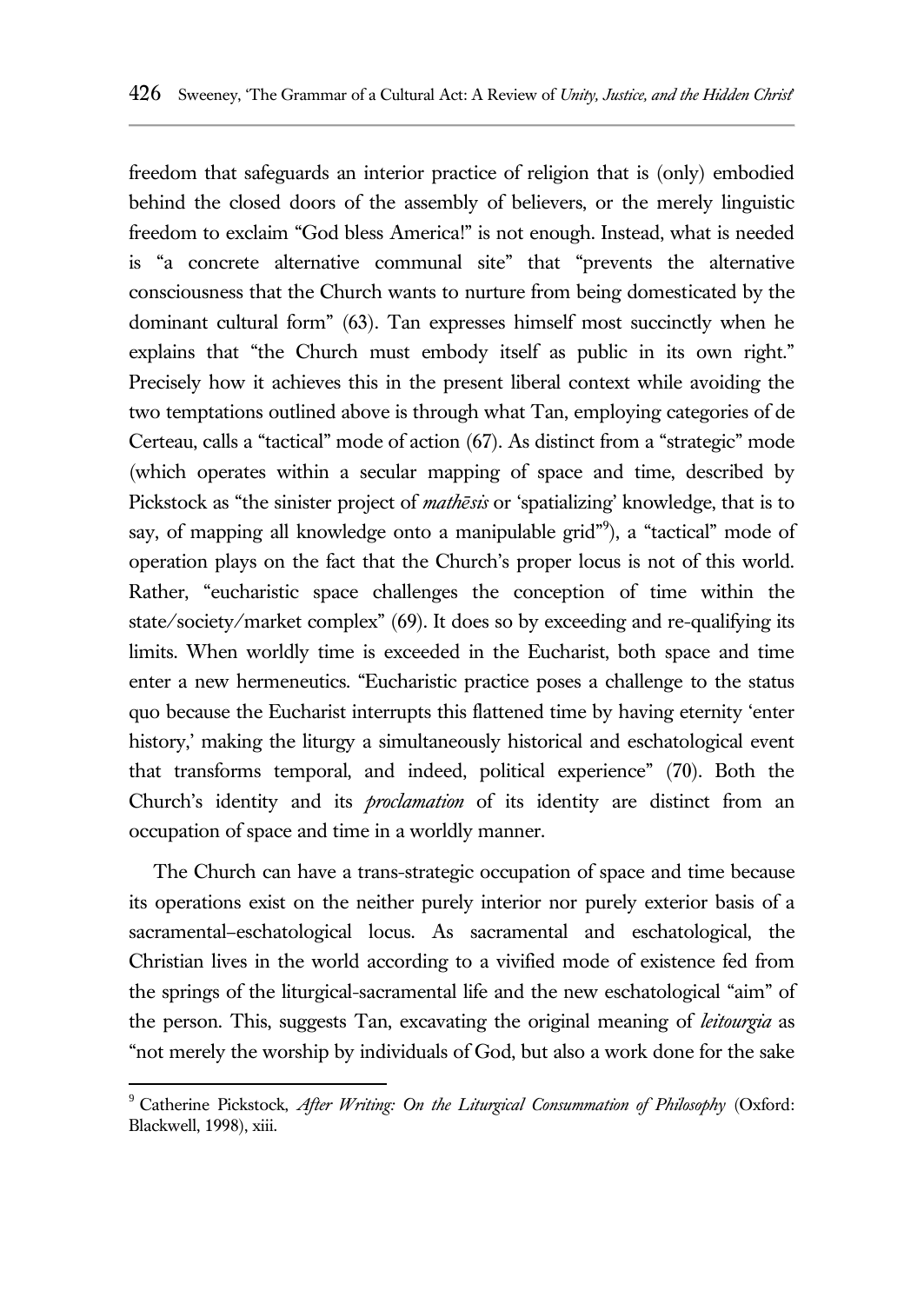of a collective occupying a public space" (64), is not meant to affect simply the individual *qua* individual or the gathered community, but rather also affects the individual at the level of action outside the gathered community. As he puts it, "[s]acramental practice … defines a public context for the act." Citing *Deus Caritas Est*, Tan stresses that the *diakonia* (the social mission of love) originates in the Word (*kerygma-martyria*) and is given existential shape and form by the *leitourgia*. It cannot therefore in any way be thought of as having a logic all its own, outside of its two essential qualifiers. As Benedict XVI put it, "[f]or the Church, charity is not a kind of welfare activity which could equally well be left to others, but is a part of her nature, an indispensable expression of her very being" (*Deus Caritas Est*, 25). The Christian is, aside from anything else, simply dishonest—to others and to him or herself—if he or she purports to practice Christ's love on any other basis. Christian witness is *necessarily* part of the grammar of this act. The Christian's acts must therefore derive from and conform to this *ethos*.

Of course, the question that such an affirmation raises is always a practical one. What can this *really* look like within a liberal space that imposes its practices on the self? The usual knock on positions such as Tan's is that they remain romantic, idealistic, and speculative exercises that have very little of practical value to offer, obliging as they do the self to escape to a Christian ghetto and requiring concerns for the world to be jettisoned. Jeremy Beer draws attention to this perception with regard to Schindler and the *Communio* school of theology, suggesting that what hampers Schindler's influence is that

> he comes to conclusions that are uncomfortable and, from a practical political point of view, seemingly useless. No easy fixes, no programs, emerge from Schindler's work—or, indeed, from the *Communio* perspective as a whole. In fact, the way in which superficial fixes and programs often conceal and even deepen our predicament is in part what Schindler means to reveal.<sup>10</sup>

<sup>&</sup>lt;sup>10</sup> Jeremy Beer, "Philosopher of Love: David L. Schindler." *The American Conservative*, October 16, 2013. Online: <http://www.theamericanconservative.com/articles/philosopher-of-love-587/>.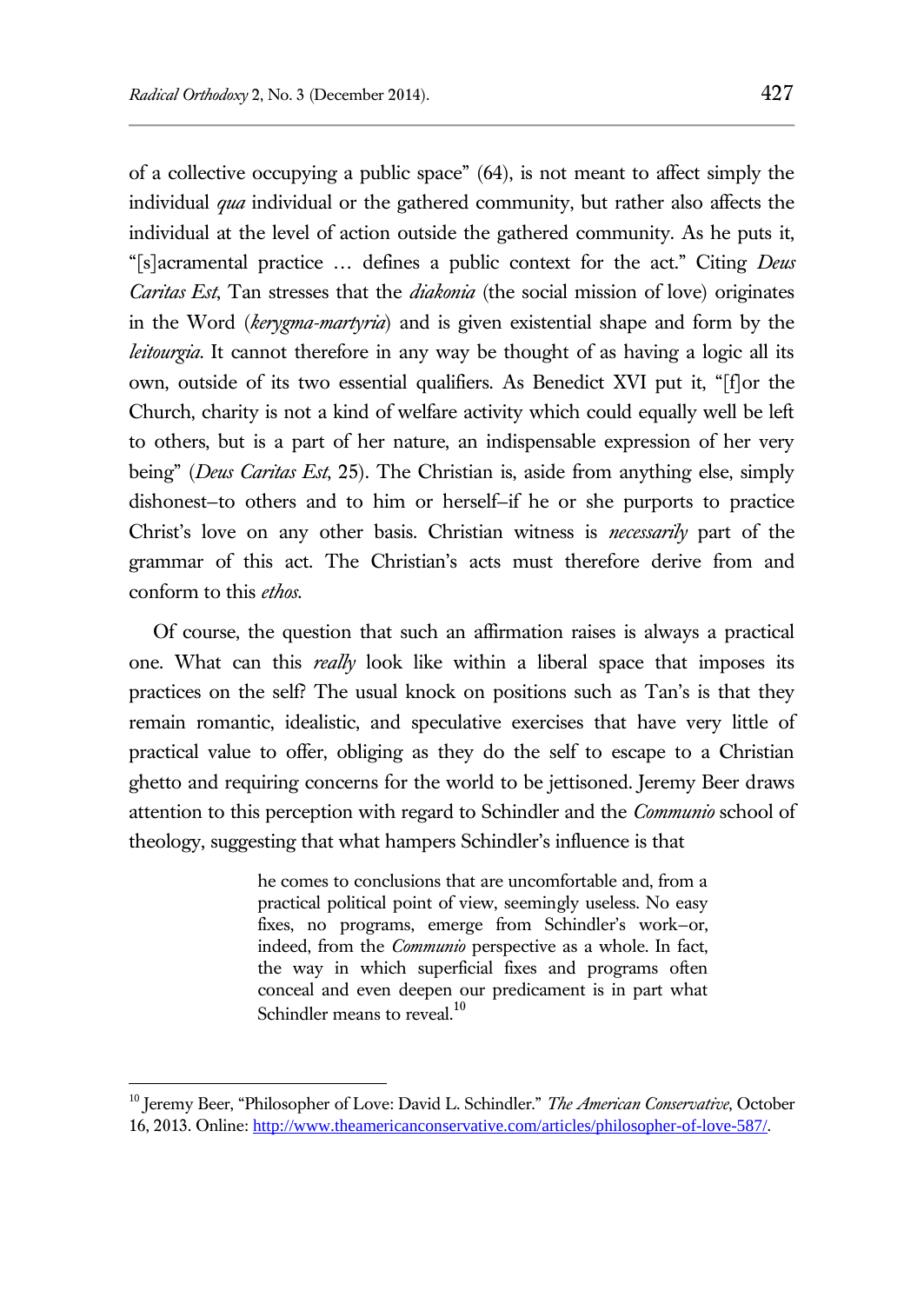Something identical could be said about Tan's project. It is not a program or a strategy; it is not a rallying cry for the Church to take up an activist role vis-à-vis secularity in any way that would concretely invest it in those practices. Nor is it a project that anticipates social victory any time soon. Rather, it is a call for the self to deeply consider his or her fundamental allegiance, and the way this allegiance manifests itself in practices. On this plane, Tan's project is fundamentally theological, ontological, and anthropological at heart. The Christian self is called to discover that their way of being can only be understood "from the standpoint of Trinitarian theology," wherein "a person is no longer looked at as a discrete category. Instead, its definition is set in relation to other categories" (47). As Schindler would say, the self is not first defined by a freedom *from* something, but rather as a freedom that is always already set in relation to God and the other. Therefore, "[l]ove is the basic act and order of things."<sup>11</sup> In other words, a Trinitarian order of love is not an addition *ad extra*, not a cosmetic or merely constructed claim—it is reality *par excellence*. We could thus say that Tan's efforts can best be thought of first as an exercise of the imagination: a Christian who understands all of this discovers the full activation of his or her baptism and is invited to make the proverbial "paradigm shift" from a theistically colored existence to an existence lived full in light of this love.

For Tan, the imagination is won first at the level of the deep grammar of sacramental and liturgical practices. In Christian practices, the self comes to concretely realize that he or she is now a citizen of a new Eucharistic community in which divisions between citizens are overcome in the body of Christ. The new relating of selves that occurs in the sacramental and liturgical action—the fundamental locus of the real—makes it no longer possible to image a site outside of this that is somehow immune to these practices. "Sacramental practice as exemplified by the Eucharist thereby enacts an ecclesial public space, one that changes the way one looks at the contours of time and the terms of citizenship. If the terms of sociality become transformed in the Eucharist, then the presumptions and cultural logic of acts of social justice cannot help but

<sup>&</sup>lt;sup>11</sup> David L. Schindler, *Ordering Love: Liberal Societies and the Memory of God* (Grand Rapids, MI: Eerdmans, 2011), 1.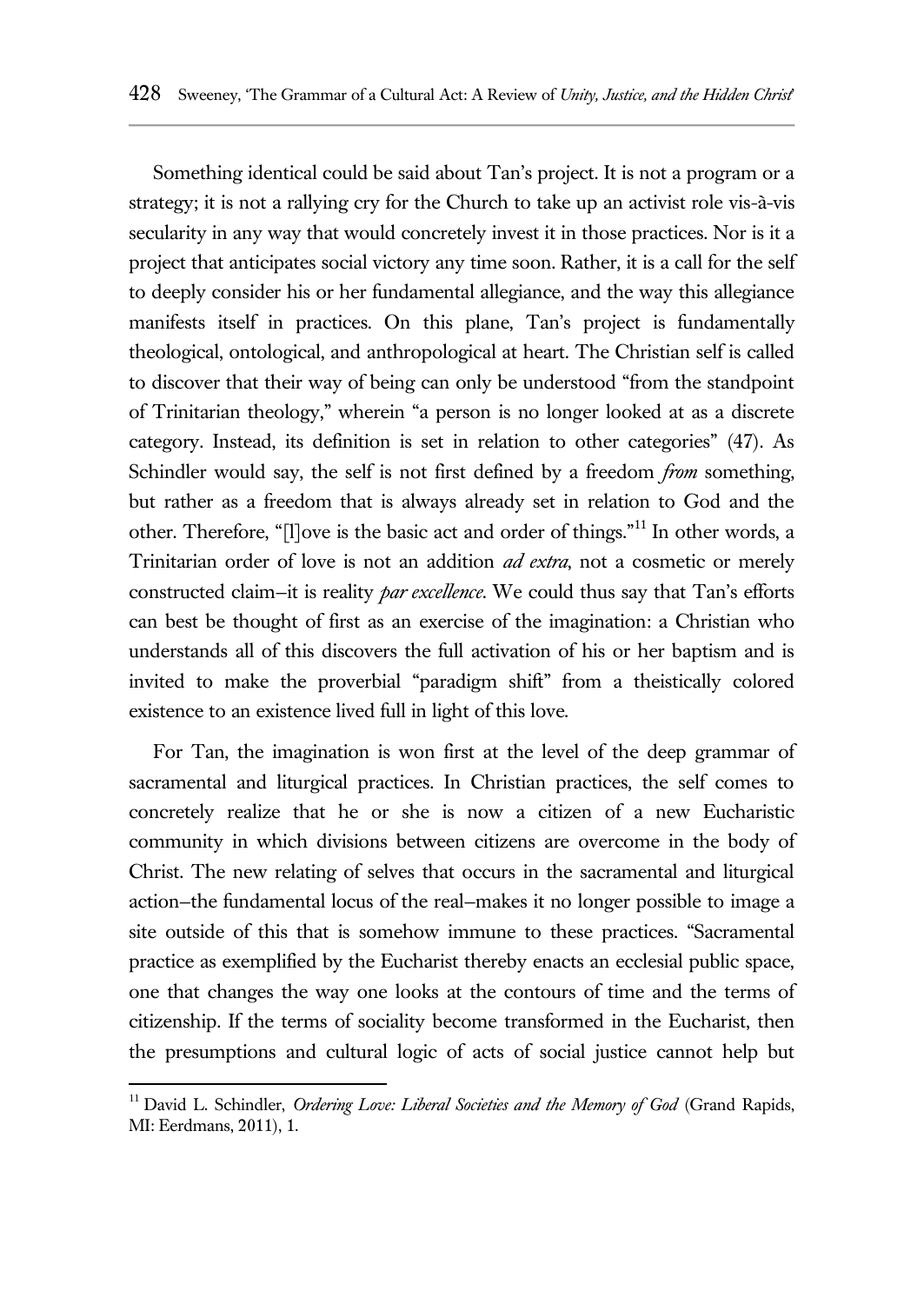become similarly transformed" (72). Tan draws out the consequences of this argument, concluding that "the liturgical imaginary trains recipients to become gifts to one another" (75). The training that one receives in the liturgy, then, is subversive of the self that liberalism wants you to become. In short, Tan reads Eucharistic practices as utterly subversive of the violent, self-centered, capitalist modes of exchange typified in the ontology of liberalism. He sees all of this as constituting a powerful resource of the imagination, so to speak, whereby the Christian can acquire the imaginative capital necessary to subvert capitalist modes of exchange through cultural acts that are genuinely Christian.

Tan concludes by stressing that at the heart of the mission of the Church visà-vis liberal secular culture must be a "great refusal" (92) of secular culture, inasmuch as it "actually embodies a secular gospel" and a "secular *leitourgia*" (91). This, as hinted at before, means that the Christian must be willing to constantly scrutinize, back away from, or even renounce his or her place and standing in the secular world. There is no comfortable or easy solution when a real dialogue or exchange is no longer possible between liberalism and Christianity. There must instead be a stubborn praxis of resistance, characterized both by a commitment never to give up on the world—which has been created for Eucharistic communion—but also never to renounce one's fundamental allegiance to the "republic" (91) of the Church, the Kingdom to come. Those looking for silver bullets will no doubt be unhappy; Tan's rejoinder would no doubt be that it is never the path of the Christian to rely on bullets of any kind.

With this book, Tan has crafted a welcome addition to an ever-growing body of literature that continues to deepen its analysis of Christianity's relation to culture, practices, and the presuppositions of the present state/society/market complex of liberalism. Tan has ably showed how an act is *necessarily* cultural, how it cannot slough off its implicit commitment to the lifeworld that constitutes it, and the way in which a thick account of Christian practices can out-narrate the practices of liberalism by providing a basis for an economy of genuine social practices. While the book could have perhaps been strengthened by an additional chapter that provides more concrete detail on just how an act of social justice and ecumenism within a Christian praxis of resistance might be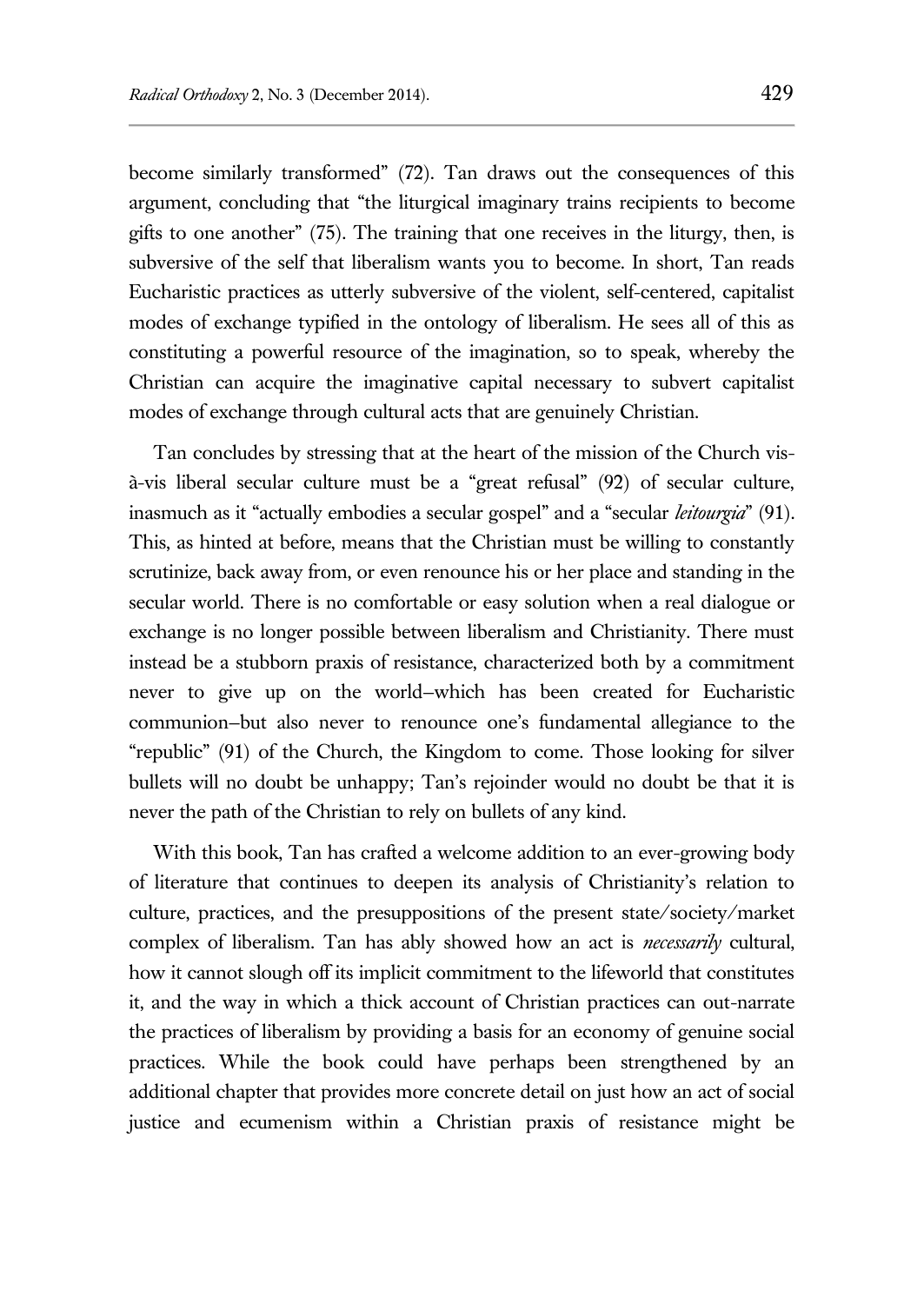performed against the context of the pervasive everyday practices of liberalism, Tan has nevertheless done us an important service by impelling us to start thinking about the context in which such acts are performed, no less than MacIntyre has impelled us to start thinking about the role of context in moral theory. All in all, Tan is clear that a Christian ontology and anthropology need not feel compelled to justify themselves at the bar of secular reason or conform themselves to existing social structures. This clearly marks out Tan's own "radically orthodox" sympathies. Perhaps the only area of ambiguity concerns the particulars of the question of precisely *how* theology is radical. This of course is something of a quibble, as I myself am comfortable with the appellation "radical," and I raise the question here solely with the "ecumenical" goal of an ever-deeper clarification of just what "radical" theology really is, or ought to be.

As I see it, one is on the right track if one begins from the ecclesialsacramental-liturgical practices of faith. If one wishes to identify oneself as a *Christian* thinker, one *must* be a full participant here; one must drink, taste, and savour these practices and be convinced of their broader significance beyond the mere fact of celebration. In other words, one must recognize in them a much more than nominal or cosmetic character as a psychological or political locus of resistance. They must rather be understood as the articulation of *reality itself*—*all* reality. My line of questioning thereby asks how Christian practices are to be understood as the fruit of the total recapitulation of all in all in Christ (cf. Col 3:11). A risk that accompanies thick accounts of discursive practices is a reduction of Christian practices to a non-ontology that accents their relativization within an eschatological figuration. That is, some take sacramental practices to rupture or interrupt the "body," subverting and supplanting its "natural" commitments with the eschatological figuration enacted in the liturgy.

For example, Graham Ward denies that there are any thick natural commitments that the Christian might have to a primordial teleology that belongs to the order of creation and is ordered to a Christological fulfillment.<sup>12</sup> In

<sup>&</sup>lt;sup>12</sup> Stephen Shakespeare identifies something of a difference between Ward and his other Radical Orthodoxy compatriots, Milbank and Pickstock, suggesting the Ward is "apparently more open to dialogue with other disciplines, such as cultural theory and queer studies, and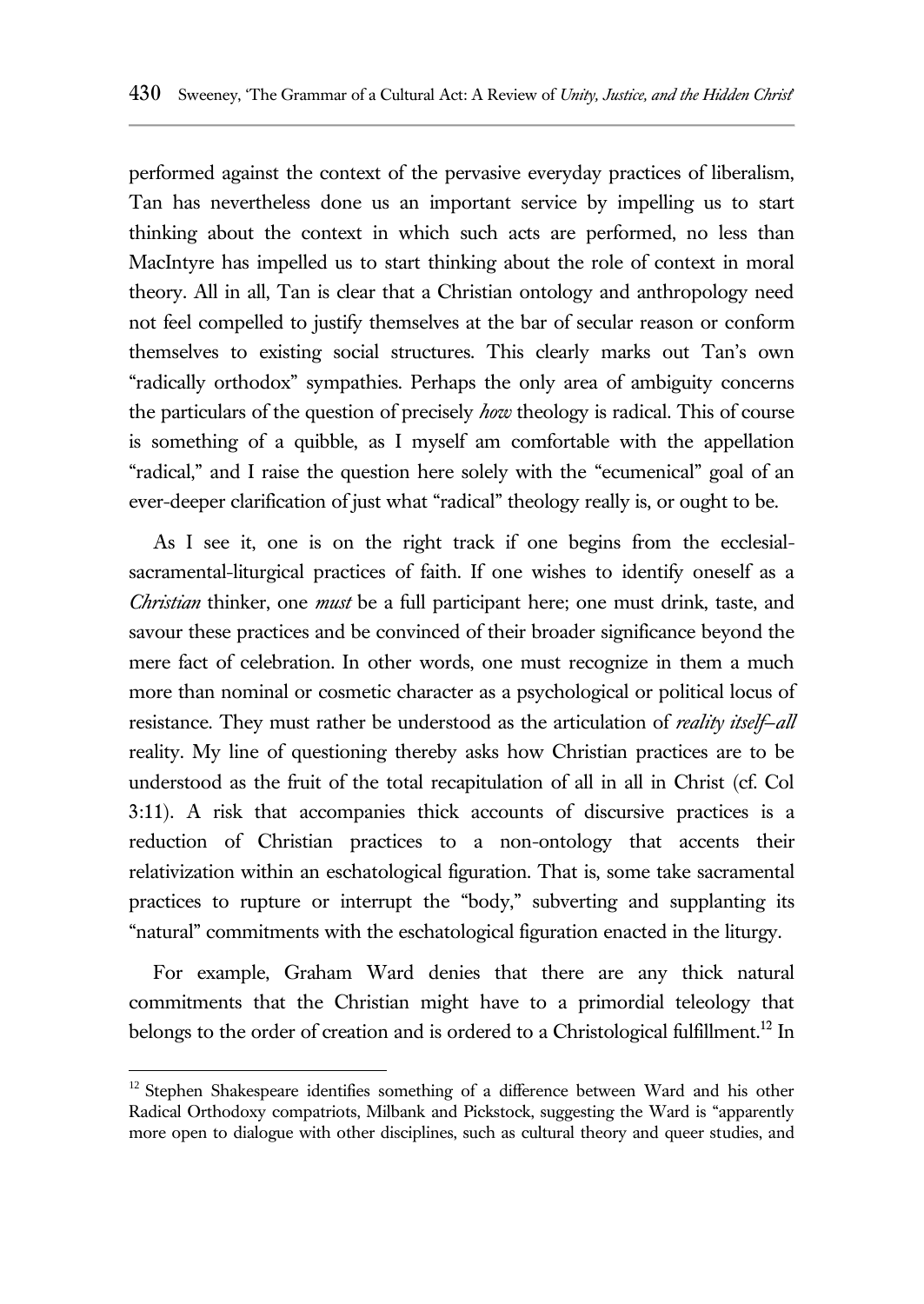this light, he denies that there is a normative value ascribed to sexual difference, $^{13}$ and celebrates "relationality, *per se*."<sup>14</sup> He interprets relationality in a Bataillean way, as a reversible, interchangeable, diverse dynamic, something that he believes the doctrine of Trinity to reinforce. "The labour of Trinitarian love—of difference, in difference, from difference, to different—prescribes the relation of the Godhead to creation and the relation that is possible between two women, two men, or a man and a woman."<sup>15</sup> With this, Ward commits himself to a relationality that automatically brackets the biological as inessential to what constitutes the eschatological fruitfulness of love in the intratrinitarian relations and in the world to come. In this, Ward's notion of what constitutes a Christian practice in this context is decidedly thin in relation to received tradition, even if he thinks it has merits on other bases.

So the question then becomes one of how to mediate between various intraconfessional conceptions of what exactly constitutes a thick or thin Christian, sacramental practice–of what constitutes Trinitarian and Eucharistic practices. This I raise to show how the thickness or thinness of accounts of Christian practices *ad intra* have decidedly important implications when you move beyond the battle between Christian practices and liberal practices at the macro-level. This likely goes beyond the scope of what Tan was trying to accomplish, but in closing I would like to suggest that an even thicker and more robust account of sacramental practices is in fact an important part of preventing Christian practices from being paradoxically collapsed back into the very vacuity and generalized intentionality of a liberal conception it had tried to avoid in the first place.

so more willing to discuss how the claims of Christian theology are always conditioned by their context." Stephen Shakespeare, *Radical Orthodoxy: A Critical Introduction* (London: SPCK, 2007), 36.

<sup>&</sup>lt;sup>13</sup> Cf. Graham Ward, "There is no Sexual Difference." In *Queer Theology: Rethinking the Western Body*, edited by Gerald Loughlin (Oxford: Blackwell, 2007), 76-85.

<sup>&</sup>lt;sup>14</sup> Graham Ward, *Cities of God* (London: Routledge, 2000), 202.

<sup>15</sup> Ibid., 201–202.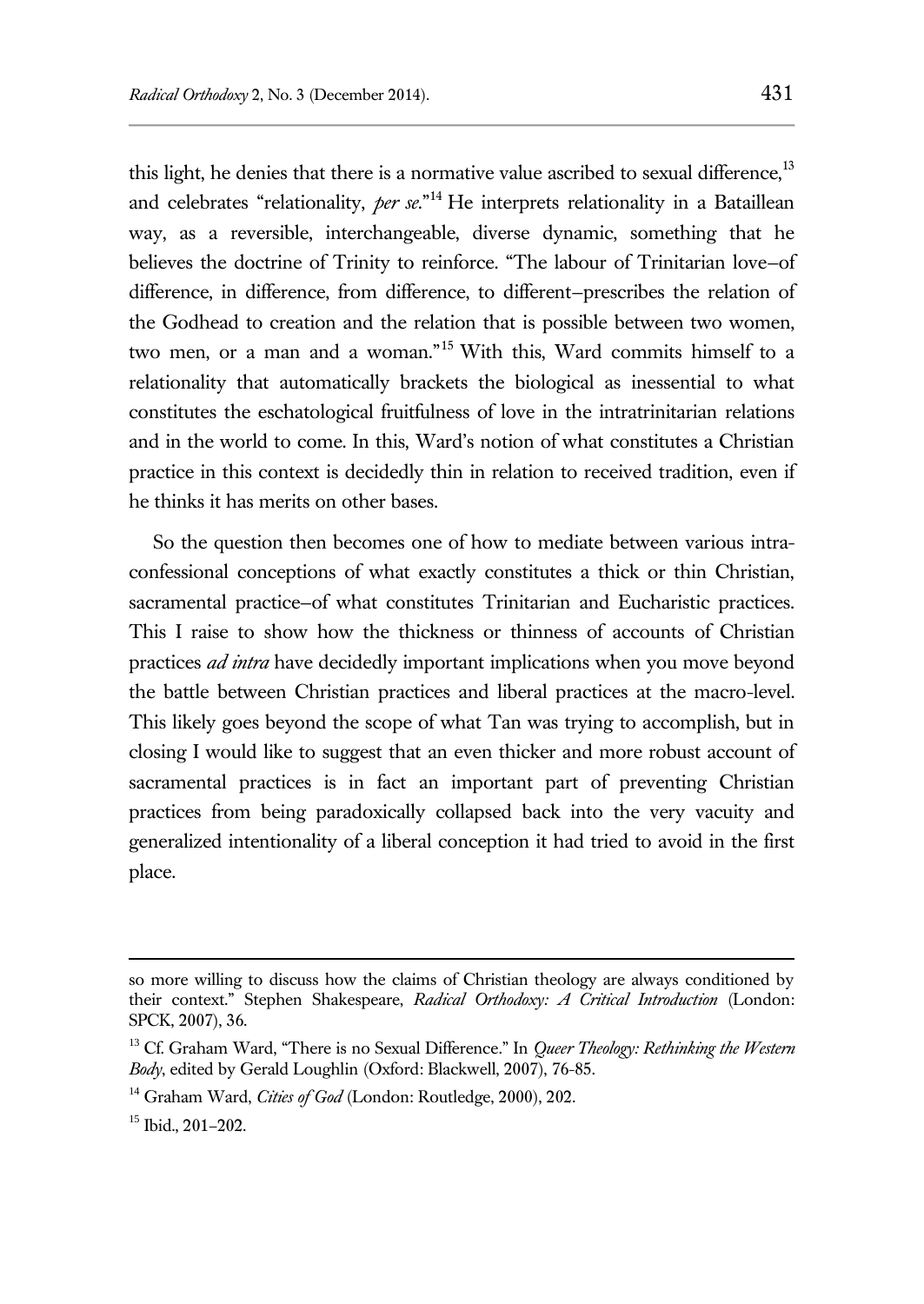Schindler has described John Paul II's theology of the body in the following way: "The body in its physical structure as such bears a vision of reality: it is an anticipatory sign, and already an expression, of the order of love or gift that most deeply characterizes the meaning of the person and indeed, via an adequately conceived analogy, the meaning of all creaturely being."<sup>16</sup> The conception contrasts immediately with Ward's, inasmuch as the *body itself*, *as body*, and not just the body constructed by culture and history, bears a primordial vision of reality. This of course rests on a much different reading of the shape and foundation of Christian practices. The emphases of both John Paul II and Schindler rest on the fact that they do not make a sharp distinction between the physical body and the cultural body at the level of Christian anthropology. That is, the physical body *qua* physical is already circumscribed by a certain culture, namely, the culture that Jesus Christ presupposes and establishes anew in his call for us to "the *living forms of the 'new man'* "<sup>17</sup> (cf. Matt 19:3–8). The physical body is thus, paradoxically, always already more than its physicality. Its physicality is symbolic—*sacramental*, even—of the order of love or gift that constitutes space and time in its essence.

Without going into too much detail, we can parse the burden of John Paul II's sacramental ontology through the triple relationship of *origin*, *relation*, and *difference*, viewed through a hermeneutics of the body. First, to be a body is to come from some*where* and some*one*. The body is the concrete sign of our beingfrom-another, or put negatively, of our not-being-the-source-of-ourselves. To be a body is to reference our filial *origins*. Placed in the perspective of divine filiation, to be a son or daughter of God the Father is to be the product of a divine, elective, adoptive love (in Jesus Christ) that places us in concrete historical *relation* to an overflowing plenitude, a primordial font of fecundity—an origin that is itself relation inasmuch as it is an overflowing love that then spills out to contain a third. This vertical relation is embodied horizontally, sacramentally in the man-woman relationship, made possible on the basis of the sexual difference,

<sup>16</sup> David L. Schindler, "The Embodied Person as Gift and the Cultural Task in America: *Status Quaestionis*." *Communio* 35 (2008), 397.

<sup>17</sup> John Paul II, *Man and Woman He Created Them*, 323.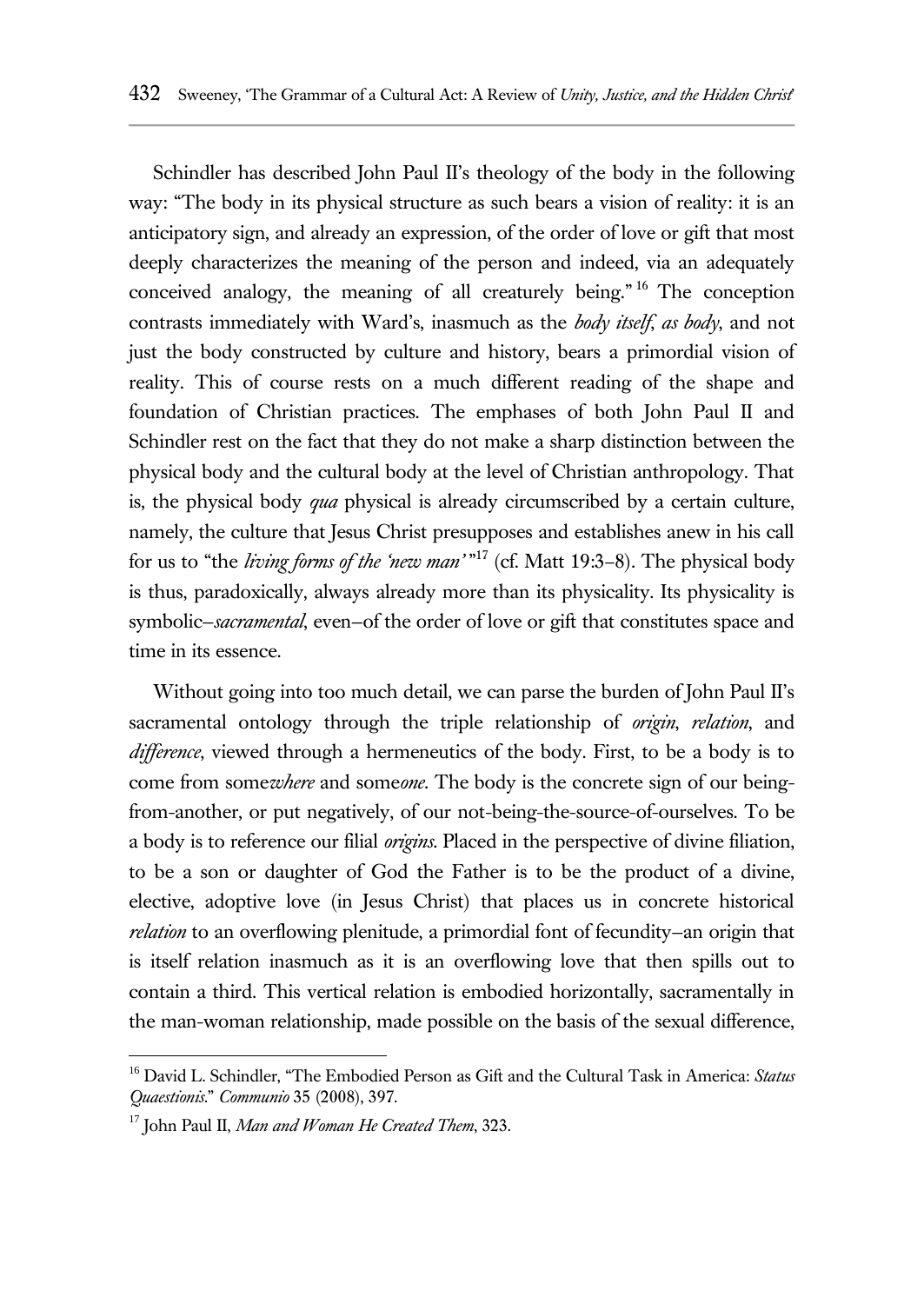primordially constituted in the order of creation (Gen 1), and ecclesially constituted in the perspective of the sacrament through Christ's call to go back to "the beginning" (cf. Matt 19:3–8). Within the nuptial relationship, the child is the concrete grammar of origin and relation (manifested at the level of a body iconic of origin and relation), being an echo of the original (Trinitarian) love that cannot be contained and the fruit of spousal relation that is itself fruit of this original (Trinitarian) love. In this, the child is thus also iconic of the structure of *difference*, inasmuch as the child attests to the non-identity of nuptial love with itself—that is, to its sacramental-eschatological structure. The child, whose arrival "surprises" the couple, challenges their love to expand, exposing concretely the very structure and meaning of love as being-from-origin (*e.g.*, to be is to be from love and towards love) and being-towards-divinity (*e.g.*, the eschatological fecundity of the coming Kingdom). The exclusivity of the couple's love—"I love you, and *only* you"—which is constantly threatened by a monistic collapse into itself outside of its properly filial structure, is broken into by the child—always already present in the structure of spousal self-giving as a signifying presence, an immediate fruitfulness of the Spirit—who demands that love consider its filial origins, that it open itself up to the font from whence it came. The logic or grammar of human love is therefore filial-familial/nuptial in its essence.

I would thus suggest that here we have a basis for an even thicker, far more adequate account of Christian practices. It is not, *pace* Ward, "relationality, per se," but rather *the* relationality constituted by the ontology of a body formed by the "culture" and practices of nuptial and filial love. This form of love resists the temptation to simply pour a generic Trinity (*e.g.*, love as intention, love as friendship, love without Trinitarian processions) into any culturally constituted form of relationality in order to call that relationality "Trinitarian." In other words, Christian practices must be formed first and foremost from the very particular account of love that emerges within the sacramental narrative of faith. Indeed, it is precisely within the new filial-nuptial grammar of faith embodied in the sacraments that this becomes clear. Here we can buttress an emphasis on the practices of the Eucharist with the practices of the sacraments of marriage and baptism. John Paul II argued that "the visible sign of marriage 'in the beginning,'